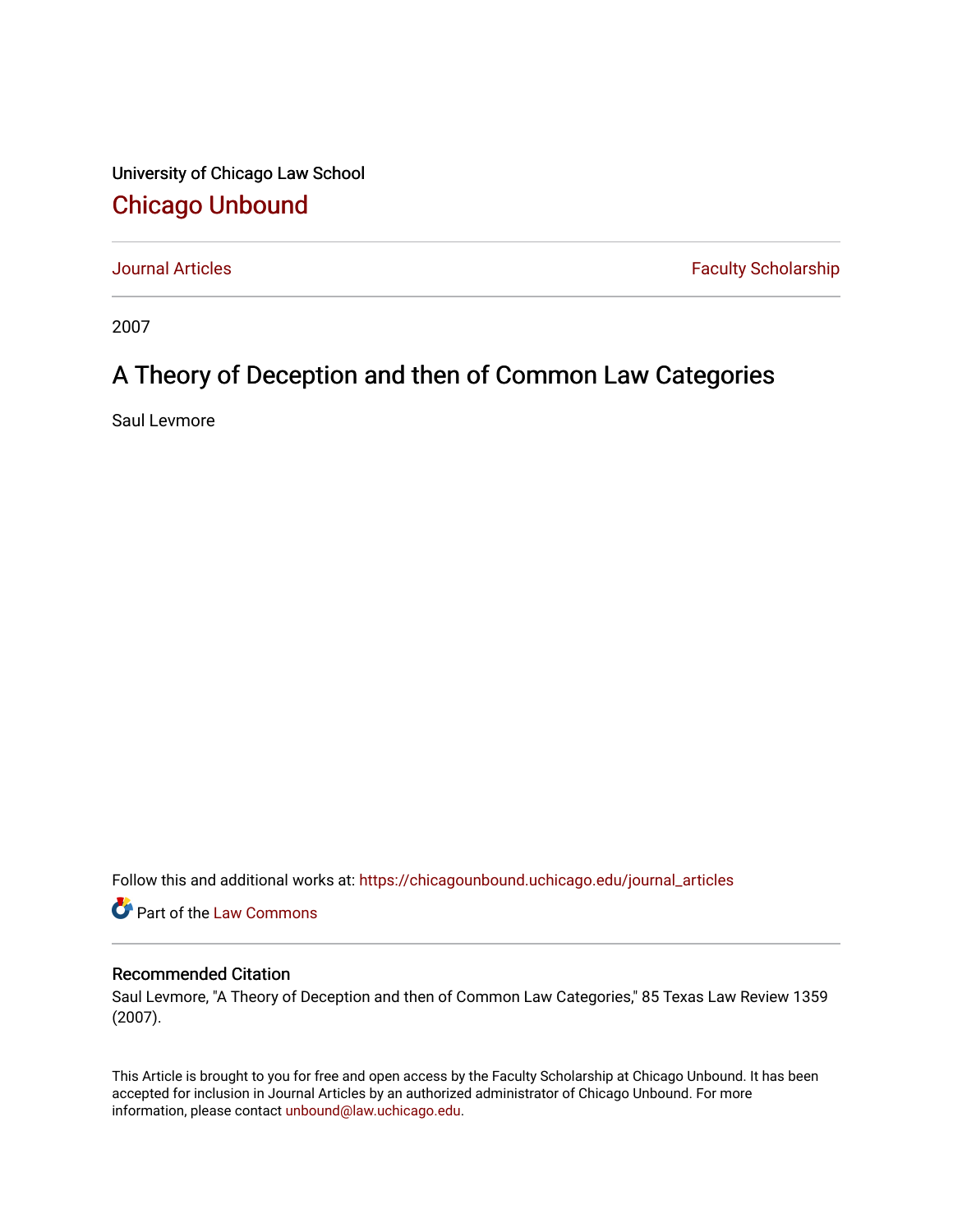# **Texas Law Review**

Volume 85, Number 6, May 2007

## Articles

## **A** Theory of Deception and then of Common Law **Categories**

### Saul Levmore<sup>\*</sup>

#### I. Introduction

Deception is a regular feature of matters that give rise to legal conflict, and yet we do not think of cases with deception or fraud as a common element as doctrinally related. I will suggest here that they can, in fact, usefully be thought of as a group. From that observation there follows the more abstract question of why judges have not thought of these cases as related. The common denominator of "deception" has not often motivated them to decide cases in ways that take into account decisions rendered in other deception cases. My aim here is to explain this sort of narrow judicial focus, or brand of "minimalism" as I will sometimes call it, and to argue that the reason for this selective minimalism is an important and unrecognized part of the common law process. Deception is hardly the only window to this observation about the common law process, but it is one such opening and, in any event, the one inspected here. Inasmuch as my larger goal is this exploration of common law decisionmaking, I avoid areas of law where legislative enactments dominate the landscape.

Some of the well-known deception cases, outside of statutory frameworks, include deception by police who bring criminals to a location where they can be arrested (courts normally find this police tactic acceptable)<sup>1</sup> or by police who physically or psychologically coerce a suspect

<sup>\*</sup> Dean & William B. Graham Professor of Law, University of Chicago. I am grateful for ideas expressed by Douglas Baird, Jacob Gersen, Anup Malani, Ariel Porat, Eric Posner, Adam Samaha, participants at workshops at the University of Chicago and University of Michigan Law Schools, and wonderful hosts and colleagues at the University of Texas at Austin, School of Law, where some of the ideas developed here were offered as the Terrell Centennial Lecture.

*<sup>1.</sup>* See, e.g., People v. Charris, 572 N.Y.S.2d 935 (App. Div. 1991) (finding no due process violation where the informant deceived and persuaded the defendant to make a drug sale in New York rather than Connecticut).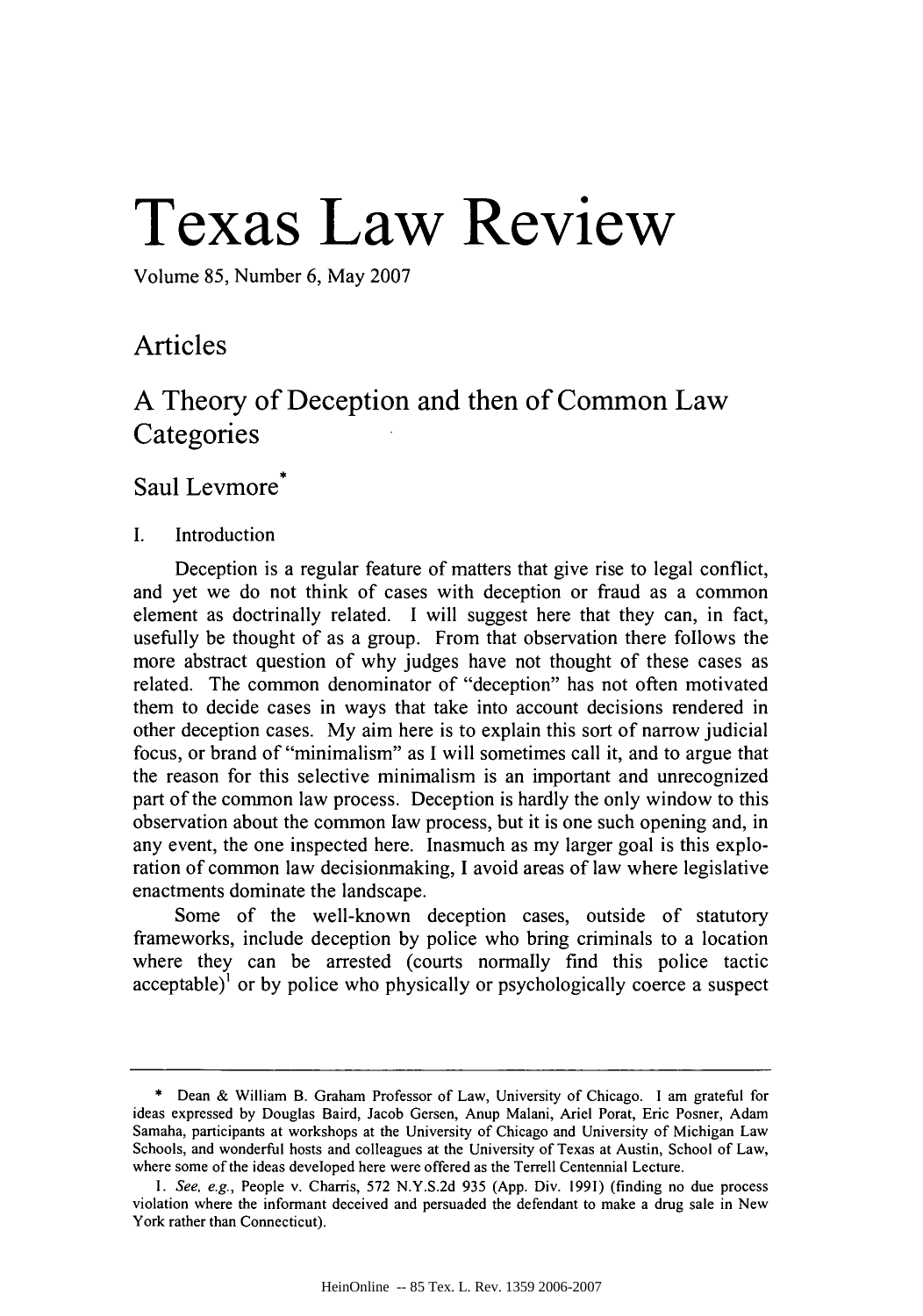in order to encourage a confession (courts do not approve);<sup>2</sup> deception by investigative reporters who pose as employees in a supermarket's meat department (held to be unacceptable trespass, though courts have been wary of imposing too great a deterrent to such undercover work through damage awards) 3 or as patients at eye clinics *(that* was found acceptable and is the weekly fare of popular television programs such as *60 Minutes* and *PrimeTime Live*<sup> $4$ </sup> or in the living room of a quack who claims to heal through strange means (but that invasion was regarded as wrongful).<sup>5</sup> There is deception **by** one who gains a sexual partner **by** hiding the fact that he is infected with a sexually transmitted disease (that *is* battery) 6 and **by** one who uses a counterfeit **\$100** bill to buy sex (but that is *not* battery).' In employment law, deception **by** an employer who encourages early retirements **by** announcing layoffs that are in fact unintended is permissible, $<sup>8</sup>$  while even</sup> small deceptions on resumés empower employers to fire employees for cause.<sup>9</sup> And then, quite recently, there is deception, or "pretexting," in the process of a public corporation seeking to discover the source of leaks from its board of director meetings.<sup>10</sup>

*3. See* Food Lion, Inc. v. Capital Cities/ABC, Inc., 194 F.3d 505 (4th Cir. 1999) (holding that a duty of loyalty was owed to the employer but only fining undercover reporters nominal amounts because of the countervailing factor of benefit from deception).

4. Desnick v. ABC., 44 F.3d 1345 (7th Cir. 1995) (finding no liability with respect to a deceptive news team).

5. Dietemann v. Time, Inc., 449 F.2d 245 (9th Cir. 1971) (imposing a nominal penalty for invasion of privacy where a magazine visited a disturbed war veteran practicing a version of medicine in an unadvertised fashion in his home).

*6. See* Hogan v. Tavzel, 660 So. 2d 350, 353 (Fla. Dist. Ct. App. 1995) (allowing a battery claim by an ex-wife against her ex-husband for transmission of genital warts because of the "well established, majority view which permits lawsuits for sexually transmitted diseases").

7. RESTATEMENT (SECOND) OF TORTS § 892B cmt. g, illus. 9 (1977) (giving an example of payment for sex with a counterfeit bill, and offering a result of no battery even though it was intentional from the outset and even though nonconsensual intercourse is generally a battery).

8. Stromberger v. 3M Co., 990 F.2d 974 (7th Cir. 1993).

*9. Compare* RESTATEMENT (SECOND) OF TORTS § 552(1) (1977) ("One who, in the course of his business, profession or employment, or in any other transaction in which he has a pecuniary interest, supplies false information for the guidance of others in their business transactions, is subject to liability for pecuniary loss caused to them by their justifiable reliance upon the information, if he fails to exercise reasonable care or competence in obtaining or communicating the information."), *and* Sarvis v. Vt. State Coils., 772 A.2d 494 (Vt. 2001) (supporting an employer's right to dismiss where the plaintiff professor obtained a position through fraudulent claims on his resume), *with* Hartman Bros. Heating & Air Conditioning v. NLRB, 280 F.3d 1110, 1111-13 (7th Cir. 2002) (recognizing that a "salt," a union organizer inserted into a workplace to organize employees, may lie about being a salt to get a job because employers cannot fire employees for union activity).

10. Hewlett-Packard recently came under fire after the former HP chairman allegedly ordered an investigation of employees and directors who may have leaked confidential boardroom secrets to the media. *60 Minutes: Patricia Dunn: I Am Innocent* (CBS television broadcast Oct. 8, 2006), http://www.cbsnews.com/stories/2006/l0/05/60minutes/main2069430.shtml. HP has since settled

*<sup>2.</sup> See, e.g.,* Sims v. Georgia, 389 U.S. 404, 407 (1967) ("It needs no extended citation of cases to show that a confession produced by violence or threats of violence is involuntary and cannot constitutionally be used against the person giving it.").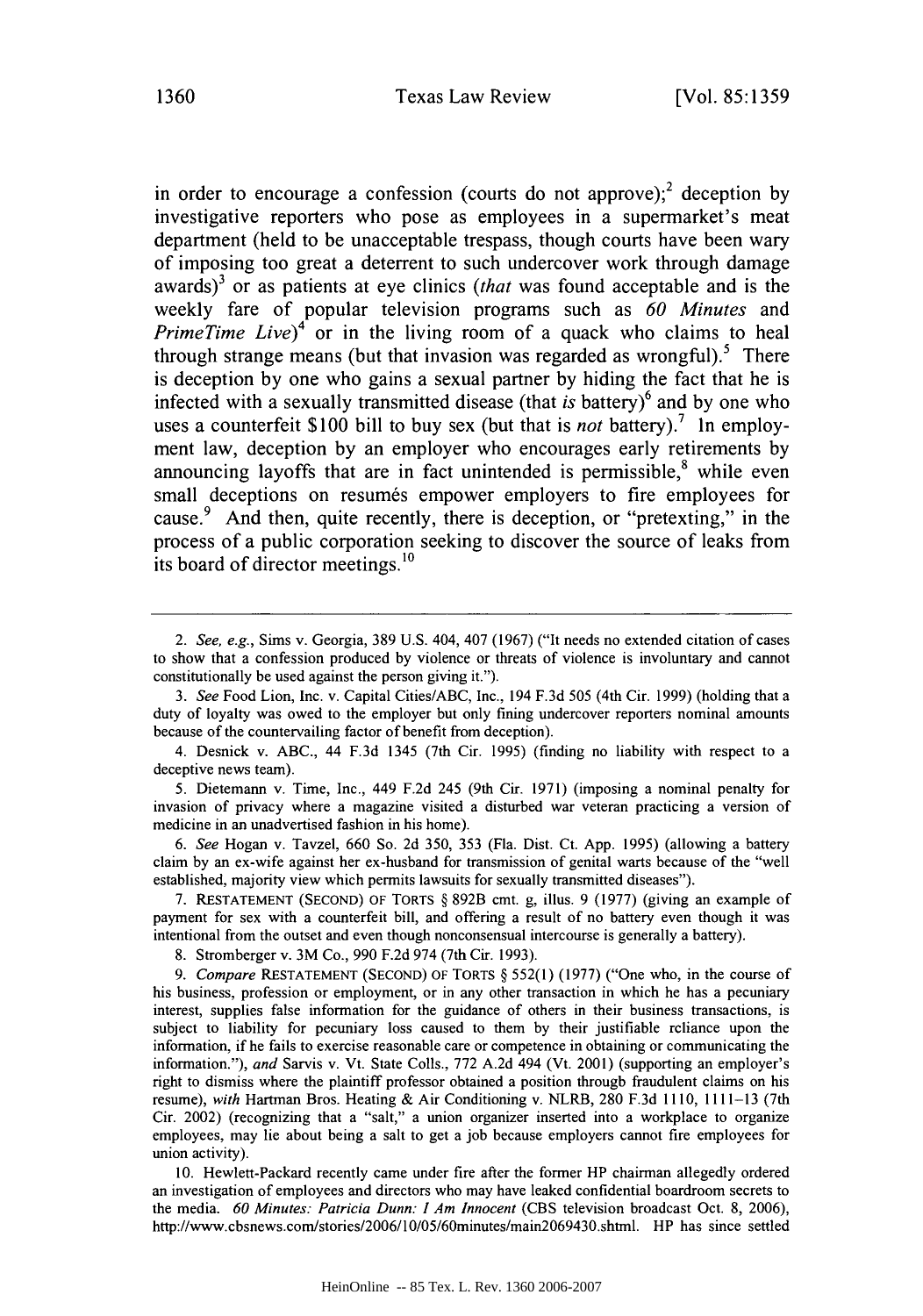These ten quick examples begin to suggest the range of deception cases, and they are intended to encourage the conclusion already summarized: that "deception" can easily be regarded as an area of law, and one that can be reduced and mastered, even though the examples just offered produced evenly mixed results. Some readers might be pleased to see this demonstrated, as one is pleased to connect the dots in a coloring book or to clear an area of jungle. But some would be unsettled by a theory that is so predictive in style with no accompanying explanation as to how such judicial decisions come about, especially when judges do not explicitly describe the deception cases as related. In addition to this familiar objection to a theory attempting to explain (or rationalize) a set of cases, there is the deeper problem of circularity. Cases with the common element of deception might be unified, or revealed, with a single key, but the skeptic might say: "This is too circular. You have, in effect, connected a set of cases and thus made more manageable, or even more attractive, a portion of the jungle of judicial decisions. But when you clear an area of jungle and plant flowers, your claim that it was and is a flower bed is arbitrary because there is nothing natural about the boundaries of this plot. The flower bed's boundaries may come to *seem* natural, but we will know that they were drawn either in an arbitrary fashion or to serve some other human purpose. Deception is not a natural flower bed, but by shoveling cases into it and highlighting a shared feature, we are too ready to see these cases as coherent and to believe that we have tied a pretty package, when these cases might just as well have been rationalized on different and disparate grounds." Part of this skepticism is about the categorization in the first place and the well-known philosophical question of whether there are "natural kinds."<sup>11</sup> "Things that fly" may or may not be less of an artificial grouping than "things weighing more than fifty pounds," but in this regard the argument here should be understood in the skeptical tradition. Deception may be as important a grouping as, say, torts. The skepticism about deception should extend to torts. Skepticism about categorization might, however, soften where there is utility. Torts may be a useful category precisely *because* when new cases arise in that category, or in one of its subsets like trespass, judges try to fit them into the picture described by prior cases in the category. Thus, even if torts is not a natural kind, it is a useful grouping for people who care to predict legal decisions. In contrast, judges have made no attempt to rationalize dispersed cases with deception as the common denominator.

The argument advanced here does not seek to defeat the skeptical reaction to categorization. It advances the idea that precedent, like the scope

for \$14.5 million, *id.,* and criminal charges were filed but later dismissed, Matt Richtel, *Charges Dismissed in Hewlett-Packard Spying Case,* N.Y. TIMES, Mar. 15, 2007.

<sup>11. &</sup>quot;Natural kinds" refers to groups of items all of which hold the same essential properties. The topic is a large one, and over time the theory has been applied to social groupings and has become a popular term of art in essentialism debates. *See* D.H. Mellor, *Natural Kinds,* 28 BRIT. J. PHIL. SCI. 299 (1977).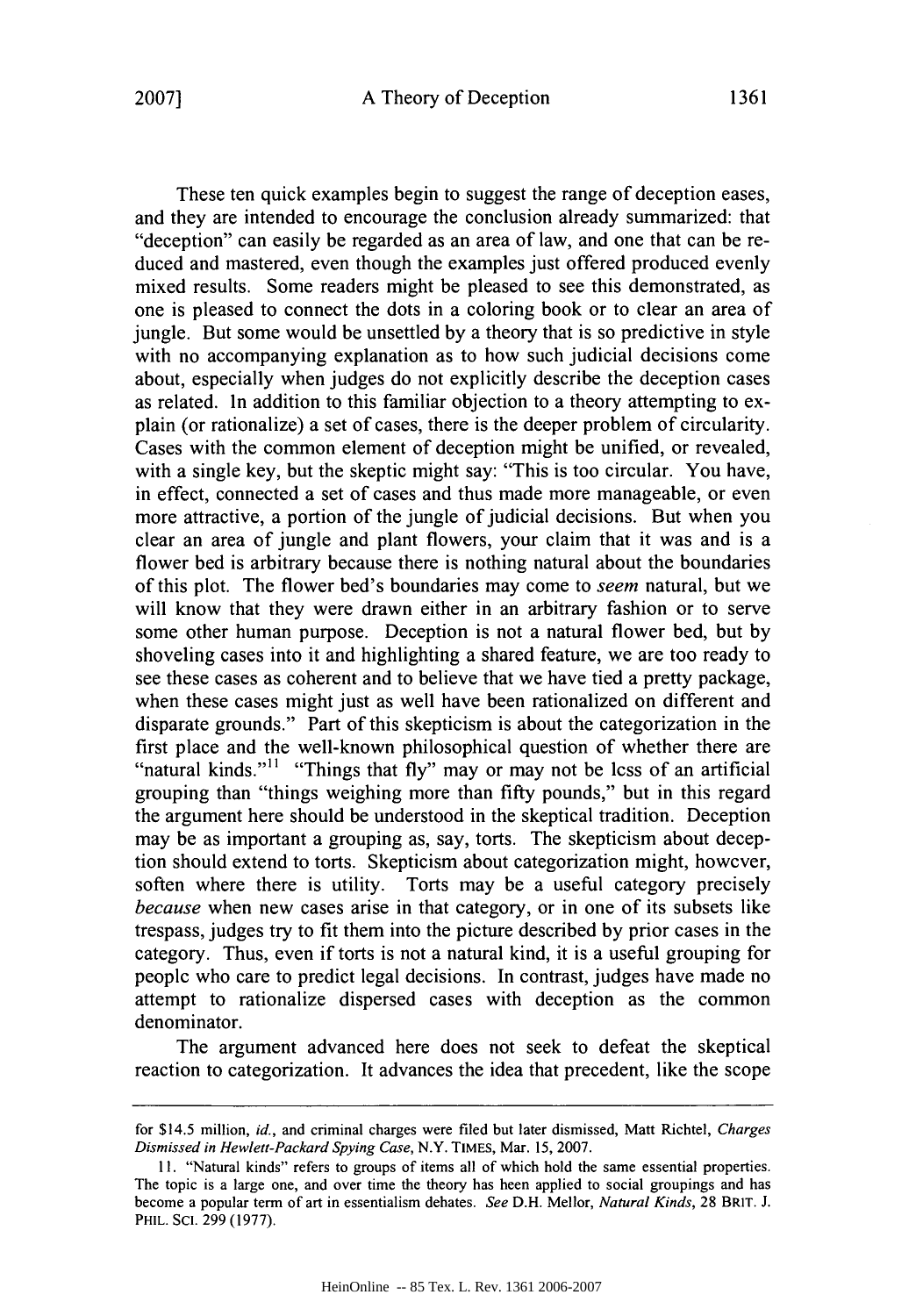of doctrinal theories in law, is endogenous.<sup>12</sup> Indeed, it offers an explanation of why this is so. In the course of doing so, it makes some progress on the question of why common law judges are sometimes minimalist,<sup>13</sup> moving in small steps, and sometimes aggressively theoretical or "maximalist." They are attracted to general theories of torts or of the reasonable person, but not, or not yet, to a theory of deception. In the absence of such a general theory, we might say not only that deception is not a natural kind, but also that there is no particular benefit to grouping cases that simply happen to share the element of deception. But if in fact the seemingly disparate deception cases can be described or predicted with an elegant theory, then, natural kind or not, the grouping might simply be acknowledged to be useful, if only as a matter of predicting cases, much as even the natural kind skeptics might as well acknowledge torts, contracts, and patent cases as useful if not natural categories.

#### II. A Theory of Deception

One way to build a positive theory of case law is to start with puzzling pairs or other subsets of cases, in the hope that some distinction or insight regarding these cases will illuminate a much larger group. Another strategy is to begin not with difficult and dueling cases but rather with single cases that seem to isolate one plausible component of a legal theory. For example, one might begin with instances where deception seems widely accepted in two-party transactions, as when one deceives another so as not to spoil a surprise, or in order to benefit third parties, as where one deceives a subject in order to carry out a reasonable scientific experiment. In both cases the deceiver is generally selfless. This strategy may be sound, but an inspection of the cases sampled at the outset of Part I suggests that this ground-up approach is not terribly—or at least not immediately—productive.

As for the puzzling pairs already encountered, it is unfortunate that neither the transactions for sex nor the dissembling of undercover investigators seems likely to represent an important proportion of deception cases. But an encouraging feature of both subsets is the absence of previous investigation in the academic literature. As already reported, he who knowingly uses a counterfeit bill to gain sex is not guilty of battery, but he who engages in the activity without disclosing a sexually transmitted disease *is*

<sup>12.</sup> *See, e.g.,* Douglas Glen Whitman, *The Role of Panels in Enhancing Legal Predictability,* <sup>25</sup> INT'L REV. L. & ECON. 541, 553 (2005) (describing the endogenous preferences model, in which "previous decisions completely determine future decisions, because previous decisions endogenously determine judges' opinions, and those opinions lead directly to future decisions").

<sup>13.</sup> I adopt the term as used in CASS R. SUNSTEIN, ONE CASE **AT A** TIME: **JUDICIAL** MINIMALISM ON THE SUPREME COURT (1999). Sunstein's project deals mostly with personal rights and with constitutional and administrative law. The minimalism he advocates is said to be typical of common law judging, though **I** will suggest here that some redefinition of minimalism is required and that within certain domains, common law judges can be seen as maximalists.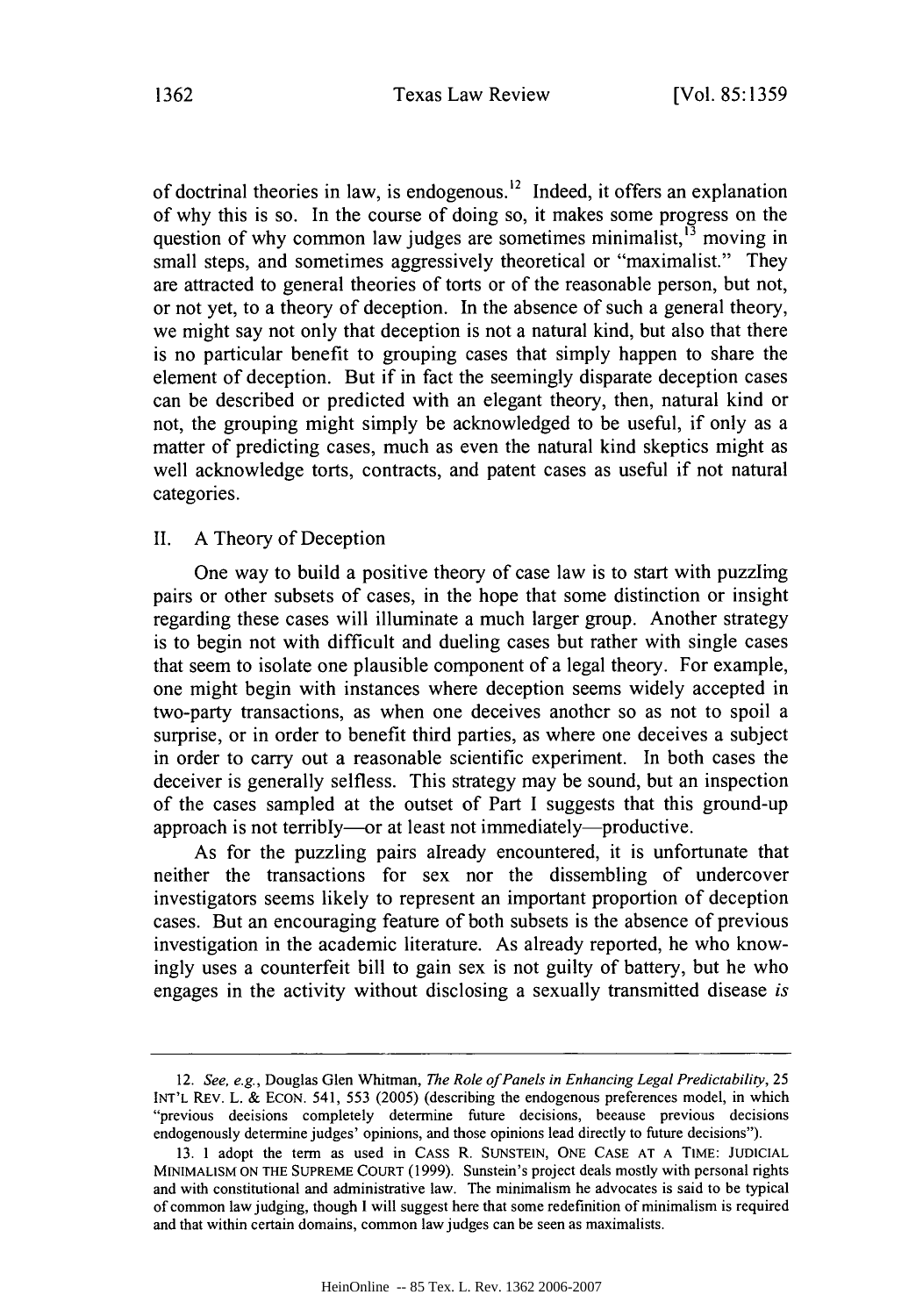guilty.<sup>14</sup> Similarly perhaps, he who seduces with false promises of love does not commit rape, but intercourse under the pretense of rendering medical or psychiatric treatment is rape (at least in most states).<sup>15</sup> There is no conventional wisdom to distinguish these cases.

As noted elsewhere, Richard Posner has offered up these cases in dictum (when dealing with our next topic, the undercover investigator) and has suggested that since it is obviously the case that there is fraud in all these cases, the distinction between guilt and no-guilt derives from the details of battery and trespass, which reflect the "inviolability" of the person and the person's property, respectively.<sup>16</sup> He says, in essence: The woman who is seduced with false claims of love, or she who is paid with the counterfeit bill, wants to have sex with her seducer, but the patient wants medical treatment—and not sex—with her doctor or with a medical impersonator.<sup>17</sup> The argument might be characterized as intuitive rather than logical. After all, one who is paid with a counterfeit bill wanted to have sex provided the money was valuable; perhaps the patient similarly wanted to have sex if it would produce good medical treatment or if it were truly a means of resolving a medical or psychiatric problem. **Of** course it will not and it is not, but neither is the currency real. The suggested distinction has the feel of the time-honored claim about the difference between conditions precedent and subsequent, but that too is a distinction that modem sensibilities should find easier to deflate than to sustain.<sup>18</sup>

16. Desnick v. ABC, 44 F.3d 1345, 1352 (7th Cir. 1995); *see* Saul Levmore, *Deceptive Judging,* 74 U. CHI. L. REV. (forthcoming 2007).

17. *Desnick,* 44 F.3d at 1352.

<sup>14.</sup> *See* Hogan v. Travzel, 660 So. 2d 350, 353 (Fla. Dist. Ct. App. 1995) (recognizing liability in Florida for battery for infecting a person with a sexually transmitted disease); McPhearson v. McPhearson, 712 A.2d 1043, 1046 (Me. 1998) (imposing a duty to warn or abstain where one knows or should know that he or she is infected with a sexually transmitted disease); Lockhart v. Loosen, 943 P.2d 1074, 1081-82 (Okla. 1997) (imposing a duty to warn where the plaintiff received herpes from her husband who in turn received the disease from the defendant during the course of an extra-marital affair).

<sup>15.</sup> *Compare* People v. Borak, 301 N.E.2d 1, 5 (Ill. App. Ct. 1973) (finding an inability to consent to sexual intercourse during a gynecological exam to indicate force amounting to rape), *and* McNaire v. State, 825 P.2d 571, 574 (Nev. 1992) (finding physician penetration of a patient without consent and with deceptive means to be sexual assault), *with* Boro v. Superior Court, 163 Cal. Rptr. 122, 124-26 (Ct. App. 1985) (distinguishing between fraud as to the fact (of intercourse) itself and fraud in inducement, and holding that a man claiming that sexual intercourse was medically necessary to cure a woman's illness would be guilty of many things but not of rape as defined by the statute, since the woman was aware of and consented to the act of sexual intercourse). I recognize that the deception at issue in these cases pertains to a matter of statutory interest, while the argument in the text normally attempts to isolate the common law process.

<sup>18.</sup> *See, e.g., RESTATEMENT* (SECOND) OF CONTRACTS § 224 (1981) (noting-in the Reporter's Note-the criticism of the distinction between the terms "condition precedent" and "condition subsequent" in explaining the elimination of these terms in favor of the simple term "condition"); OLIVER W. HOLMES, THE **COMMON** LAW 316-17 (1881) (noting the confusion underlying the distinction between "conditions precedent" and "conditions subsequent," and describing the manner in which all conditions may be seen both as precedent and subsequent).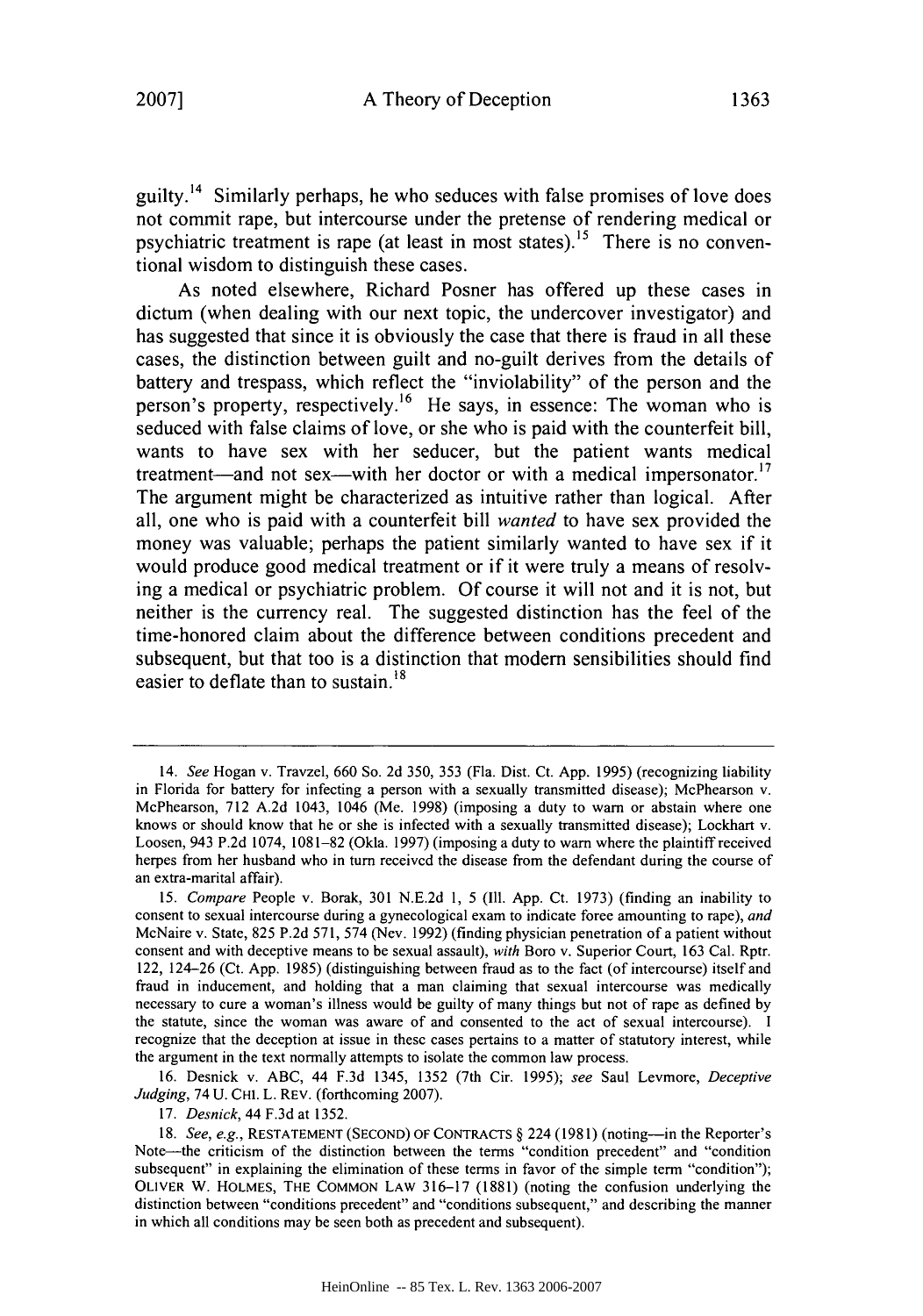#### Texas Law Review 1364 [Vol. **85:1359**

If the key to the suggested distinction is not a notion of inviolability but one of reconstructing the complainant's likely wishes, then the distinction does seem to illuminate another likely pair: the restaurant critic who fails to reveal his true purpose in visiting a restaurant and the nosey tourist who loves to view the interior of houses and does so by claiming to be the local utility company's meter reader. We sense that there is a world of difference between the two cases of deception, and likely (or majoritarian) ex ante wishes may well be the most convenient source of difference. Each of these deceivers gains access with deceit, but the restaurant wants customers (and perhaps critics) while the typical homeowner does not anticipate intrusive visitors with any excitement. This distinction seems to "explain" or even justify the law's certain treatment of the meter-reader impersonator as a trespasser but the restaurant critic as something quite different and acceptable (perhaps like an old friend who deceives as to the purpose of a visit). The argument is essentially one about hypothetical ex ante bargains, an approach to which we return presently.

Deterrence, broadly understood, does better than inviolability. One who knowingly passes a counterfeit bill to gain sex will face civil and perhaps criminal sanctions for the counterfeit, not to mention the small possibility of prosecution for, or embarrassment regarding, soliciting a prostitute. The deceiver is thus deterred without any resort to trespass or battery claims. The law has no reason to find the use of counterfeit currency worse when used to buy sex than when used to acquire a milkshake, and so the wrongdoer faces the same remedies in the two cases. The seller of sex has the same remedy as the seller of milkshakes, and the state can prosecute as it likes. To be sure, the sale of sex case is easy to dismiss from any group. The victim of counterfeit may find it difficult to pursue a claim, especially where the sale is illegal; any remedy, or lack thereof, might be seen as reflecting a social or legal discomfort with the victim.<sup>19</sup> Still, it is noteworthy that in the case of the doctor who takes advantage of the patient, there is no other remedy close at hand (setting aside the risk of delicensing). Similarly, where a partner fails to disclose a sexually transmitted disease, there is no other remedy or deterrent, especially where the case involves a spouse or normally agreeable partner. We might therefore understand the deployment of battery following both the nondisclosure of disease and the doctor's misbehavior as something of a remedy of last resort.

Remarkably enough, no commentator or judge explains any substantial subset of the deception cases with this familiar tool of deterrence<sup>20</sup> nor with

**<sup>19.</sup>** *Cf* John W. Wade, *Benefits Obtained Under Illegal Transactions-Reasons For and Against Allowing Restitution,* 25 TEXAS L. REv. **31,** 37-42 (1946) (discussing the law's reasoning behind refusing recovery for participants in illegal contracts as based upon principles related to maintaining the dignity of the legal system or as a requirement that the parties seeking relief must have committed no fault themselves).

<sup>20.</sup> There are certainly interesting and successful predictive theories of modest subsets, and some of these reflect efficiency principles of one sort or another. *See, e.g.,* David A. Strauss,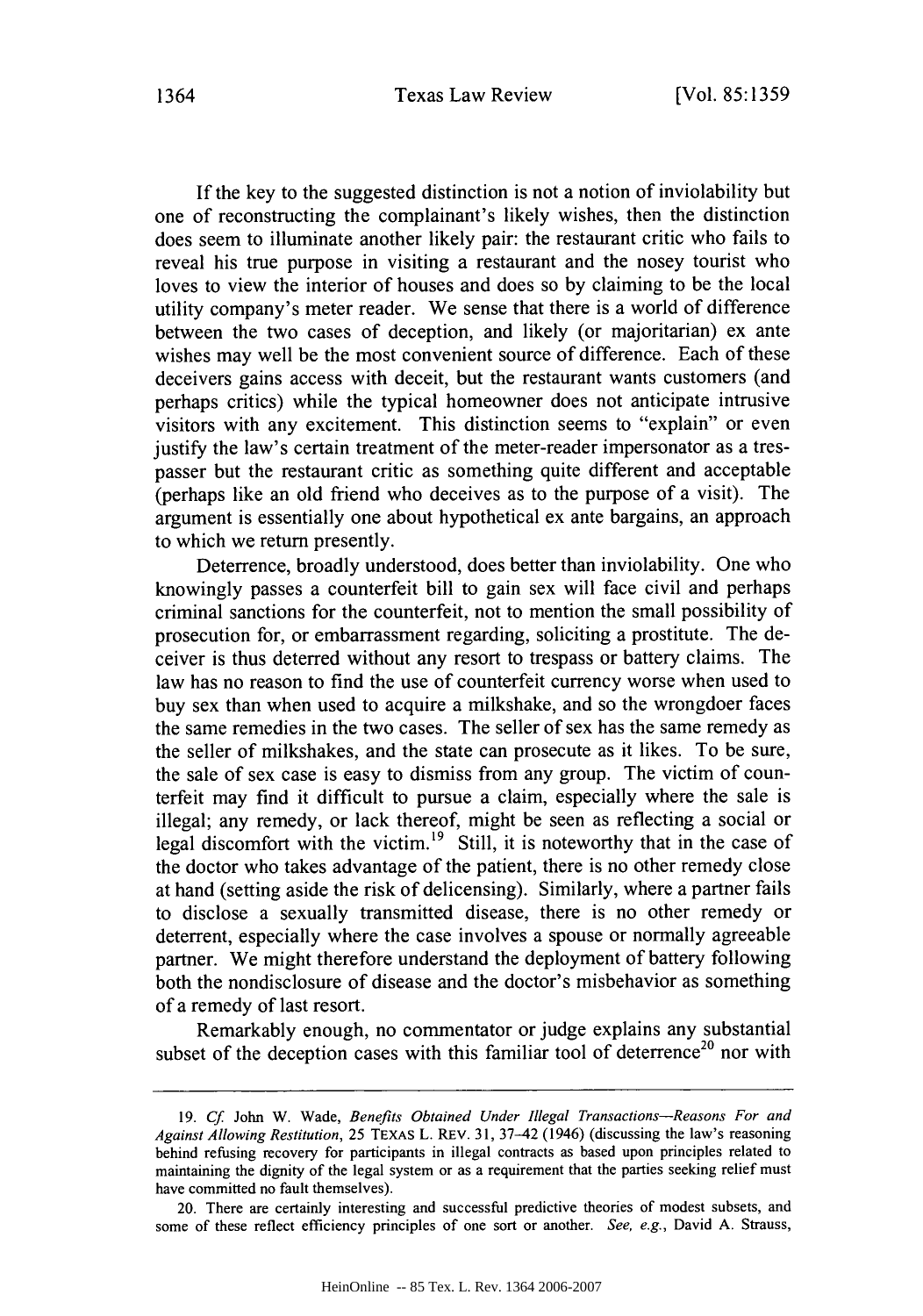that other familiar law-and-economics tool, hypothetical bargains.<sup>21</sup> ' The failure to deploy a deterrence lens is plain in the investigative reporter cases, the basic plot of which is that a reporter seeks to expose something about a target such as a medical clinic or a store with cleanliness issues. Targets that are exposed in this way often try to fight back by seeking injunctions against the methods or products of deceptive investigators.<sup>22</sup> It is very hard to do this prior to an investigation, and so a more successful strategy is to complain of the deception in an after-the-fact suit for damages, often filed before the broadcast, in the hope of discouraging the broadcast completely or at least encouraging some editing of the program.<sup>23</sup> We might have the intuition that bringing a suit against one who exposed our sins is a bad idea because it further publicizes unattractive facts, but apparently some targets take a long-run view or simply like revenge.<sup>24</sup> More interestingly, though never articulated in this manner, a target may reason that if it can establish the wrongdoing of the investigator, it will be better off in the event of future claims by injured customers whose cases are otherwise advanced by the misbehavior uncovered by the deceptive investigator.

When the investigators have entered the property of the exposed target, as is almost always the case, the subsequent claim by the exposed target is for trespass. 25 One example might be something like: "I let patients into my clinic for initial diagnoses because they need help and might return for

22. *See, e.g.,* CBS v. Davis, 510 U.S. 1315 (1994) (Blackmun, Circuit Justice) (staying a statecourt injunction that would have prevented CBS from airing a hidden-camera exposé of a meatpacker based on the meatpacker's allegations that CBS acquired the footage through deceptive practices); *In re* King World Productions, Inc., 898 F.2d 56 (6th Cir. 1990) (ordering the district court to vacate a restraining order that enjoined *Inside Edition* from airing hidden-camera footage of a doctor allegedly committing medical malpractice, despite the doctor's allegation that *Inside Edition* acquired the footage illegally). *But see* Wolfson v. Lewis, 924 F. Supp. 1413 (E.D. Pa. 1996) (granting a preliminary injunction against television reporters whose intrusive surveillance techniques arguably invaded a family's privacy and inflicted emotional injury on family members).

23. *See* Geanne Rosenberg, *Tom Yannucci: On the Attack,* COLUM. JOURNALISM REV., Sept./Oct. 2000, at 49, 50 (discussing "preemptive strikes against the news media").

24. *See, e.g.,* Med. Lab. Mgmt. Consultants v. ABC, 306 F.3d 806 (9th Cir. 2002) (affirming summary judgment for the defendant, ABC, in a suit by a medical laboratory that had been the target of an undercover television news investigation); Food Lion, Inc. v. Capital Cities/ABC, Inc., 194 F.3d 505 (4th Cir. 1999) (awarding Food Lion, a grocery store that had been the target of an undercover news investigation, a mere \$2.00 in damages).

25. *See* Desnick v. ABC., 44 F.3d 1345, 1352-53 (7th Cir. 1995) (citing a number of cases involving trespass claims where entry was gained by deceit, and discussing whether television investigators—with hidden cameras and posing as potential clients—committed the tort of trespass). When a target has been exposed, there is often an attempt to claim that the information was gathered by some form of trespass to justify an injunction preventing the reporter from sharing the information with others.

*Persuasion, Autonomy, and Freedom of Expression,* 91 COLUM. L. REV. 334, 358 (1991) (suggesting some reasons why the government may occasionally make false statements).

<sup>21.</sup> *See, e.g.,* David Chamy, *Hypothetical Bargains: The Normative Structure of Contract Interpretation,* 89 MICH. L. REV. 1815, 1824, 1840-44 (1991) (noting that law and economics theory supports enforcing contracts strictly on instrumental grounds and proceeding to justify the use of hypothetical bargains by those guided by such instrumental considerations).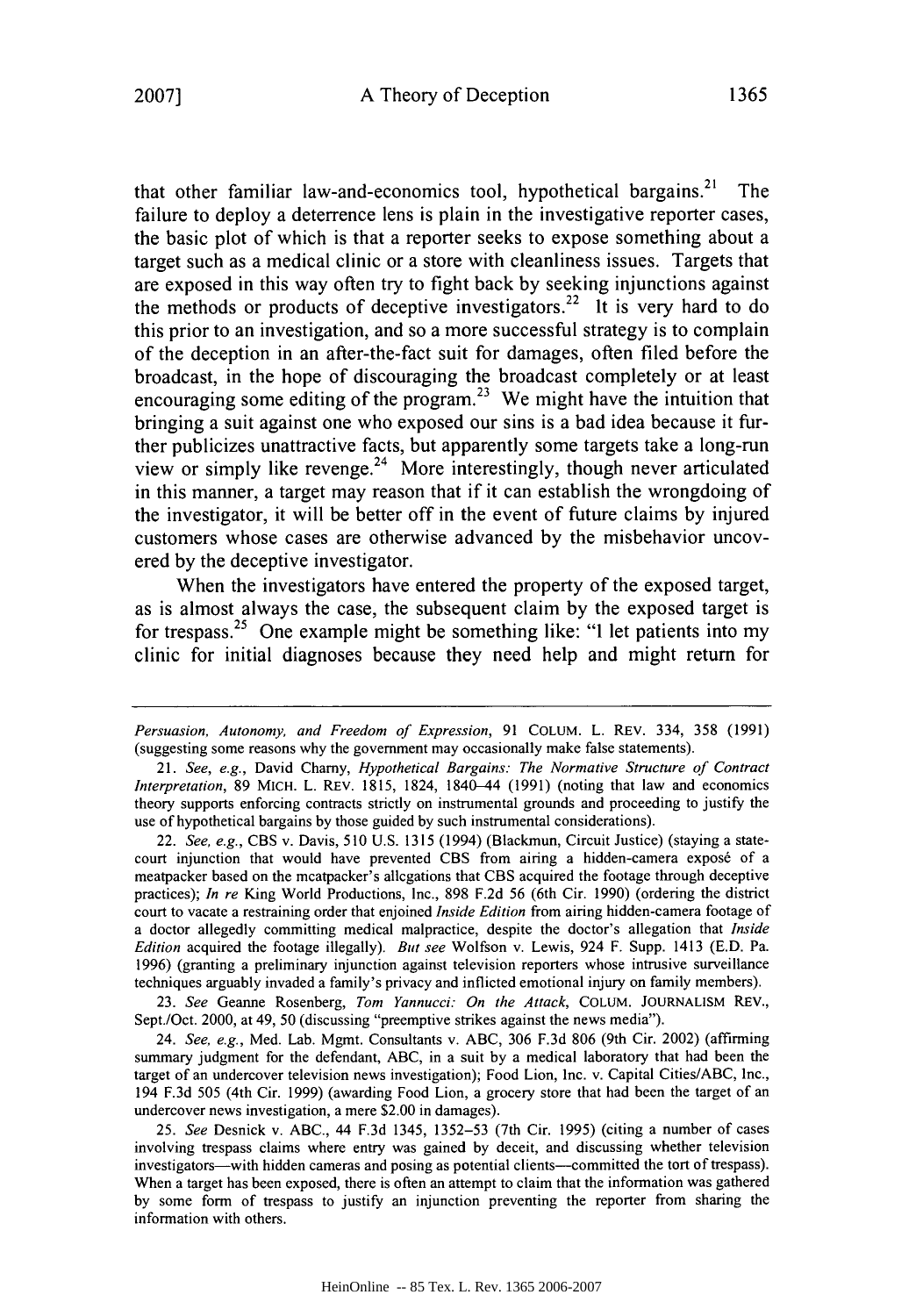profitable surgery, but you came under false pretenses, you miserable reporter, and you know as well as I that, had you told the truth about your intentions or your identity, I would have denied you entry, as was my right. You have therefore trespassed." Courts do sometimes award damages for such trespasses.<sup>26</sup> Often the damages are small; we might wonder whether they mean to follow doctrine and discourage the deception and trespass while throwing cold water on third-party lawsuits, or whether the real intention is to wink at the acceptability of deception in this context-without flouting too much doctrine or precedent at once. Either way, it is the fact that deception is sometimes acceptable and sometimes not that makes the subject interesting.<sup>27</sup>

The hypothetical bargain idea is surely the source of the common intuition that a restaurant critic's deceit and apparent trespass is to be entirely forgiven. In the aftermath of a stinging review, a disappointed restaurateur might well claim that the critic gained access through fraudulent means. But at the outset, the critic offers the restaurant the potential of a positive or even rave review, followed by the patronage of many new customers. It is therefore safe to say that the overwhelming majority of restaurants would agree in advance to an undercover visit by a critic masquerading as a mere patron. That the critic even pays for the meal, in the manner of the typical patron, makes the case yet easier. It would, of course, defeat the strategy of anonymity, itself useful in order to experience the restaurant as readers would, if the critic actually arranged for consent in advance.<sup>28</sup> We might label the critic's strategy or intentions as nearly symmetrical, for the critic might impose a gain or a loss on the target. A restaurant that received a disparaging review might, ex post, wish that trespass applied and that liability for trespass had discouraged the reviewer. But the prospect of a favorable review, and the fact that the critic will then publish such free advertising, more than compensates. One suspects that most restaurants would in fact pay to be reviewed, if payments did not vitiate reviews, even knowing that some reviews are harsh.

<sup>26.</sup> In *Food Lion,* the court awarded total damages of \$2.00 on trespass claims against the defendant and declined to award publication damages, thus limiting the practical effect of damages on the media. 194 F.3d at 524.

<sup>27.</sup> And it is in this context that Judge Posner looked for inviolable interests and concluded that where the investigator invaded no specific interests that the law of trespass protects, all was well. *Desnick,* 44 F.3d at 1352-53.

<sup>28.</sup> Theater and film critics are often given free tickets because their presence does not alter the performance to be reviewed. But the fact that they are given free tickets might be taken as evidence (though applied to a different industry) that, if not for the likelihood of altering the restaurant's "performance," restaurant critics would also **be** welcomed in this manner. To be fair, a restaurant critic could preserve anonymity by obtaining advance consent for a visit sometime in the subsequent month or two. But the restaurant cannot normally deliver advance coupons for free dining, and then preserve anonymity and an unbiased dining experience, except with significant transaction costs and awkwardness.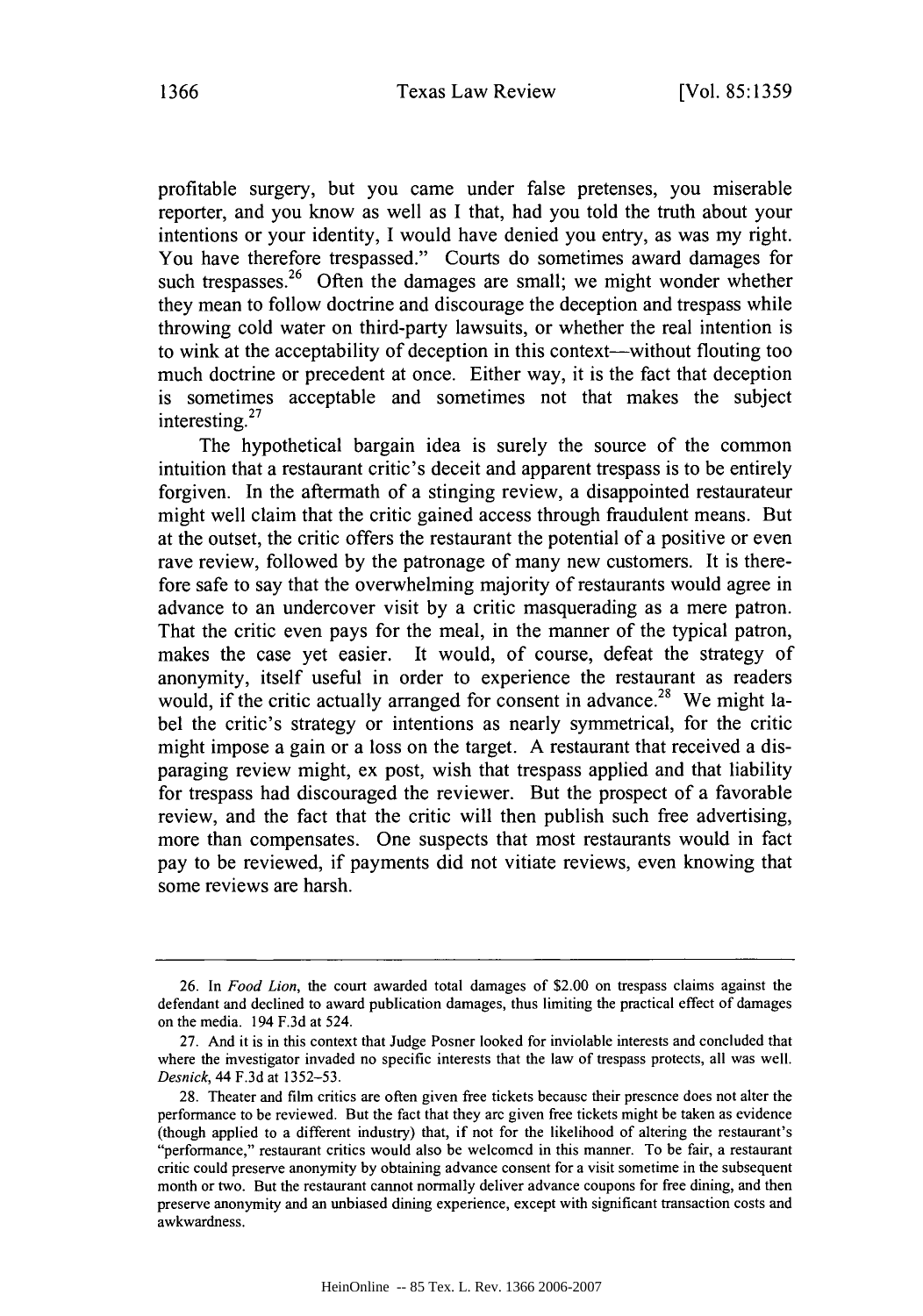But when the critic or investigator goes undercover as a patient in a medical clinic, as in *Desnick*<sup>29</sup> a well-known and much cited case, or as an employee in a supermarket, as in *Food Lion*,<sup>30</sup> or as a customer in need of an auto repair, $3<sup>1</sup>$  the problem is not quite so easy. The producers of the evening news and *60 Minutes* see nothing newsworthy or entertaining about a finding that a clinic treats patients as it should, or that a meat department meets sanitary standards. "Dog does not bite man" makes for dull broadcasting. Nor does the absence of a story convey much of a benefit on the target. The overwhelming majority of clinics and supermarkets surely go uninvestigated. Even the most dedicated television junkie would be unable to reason that the *absence* of a story about a supermarket demonstrates that it must have been investigated and found passingly clean, which is to say insufficiently entertaining for broadcast purposes. It is therefore quite plausible that while restaurants welcome deceit by investigators because they have much to gain from camouflaged reviewers, most medical clinics, auto repair shops, and supermarkets would not. They *might* welcome deceitful investigators who planned to sample several competing enterprises and then report on all the experiences, as is sometimes the case when reporters aim to compare service providers, perhaps most commonly where price variation is part of the story.<sup>32</sup> But while there is apparently a market for columns and programs on individual restaurants, there is not much of one for news about competent medical clinics or sanitary supermarkets.<sup>33</sup>

Moreover, the supermarket case differs markedly from the restaurant in hypothetical-bargain terms because the deceptive investigator imposes a net cost on the establishment. Even if the undercover reporter does a fair day's work while masquerading as an employee, when this decidedly temporary employee quits—with or without a story in hand or in camera—the store suffers the cost of hiring and training a replacement. To be sure, any employee has the freedom to quit, leaving the employer with the need to search and train anew. But at least with other employees there is a distribution of ex-

<sup>29.</sup> Desnick, 44 F.3d at 1348.

<sup>30.</sup> *Food Lion,* 194 F.3d at 510.

<sup>31.</sup> Am. Transmission, Inc. v. Channel 7, 609 N.W.2d 607, 609 (Mich. Ct. App. 2000).

<sup>32.</sup> *E.g.,* Michael Barbaro, *The Toy War Begins; Retailers Gear Up for Competitive Holiday Season,* WASH. POST, Nov. 13, 2004, at **E01** (highlighting the different prices for certain toys among retailers); Julia C. Mead, *Your Town Is Not the Worst Place on Earth To Buy Groceries,* N.Y. TIMES, Apr. 3, 2005, at 14LI (comparing grocery and gas prices among several counties in New York).

<sup>33.</sup> This is not the place to develop a general theory of investigative reporting and consumer preferences, but it is interesting to look for differences among restaurants, films, theater performances, books, new cars, and other matters that attract regular reviews, and then shoe stores, hotels, and hair salons, which do not. Broad participation on the World Wide Web, and before that in consumer magazines, has softened this difference, inasmuch as there are now consumer reviews of virtually everything. *See, e.g.,* Bob Tedeschi, *Help for the Merchant in Navigating a Sea of Shopper Opinions,* N.Y. TIMES, Sept. 4, 2006, at **C5** (reporting the trend of allowing consumers to post product reviews on shopping websites). If there remains a puzzle, it is to understand when professional reviewers find a market.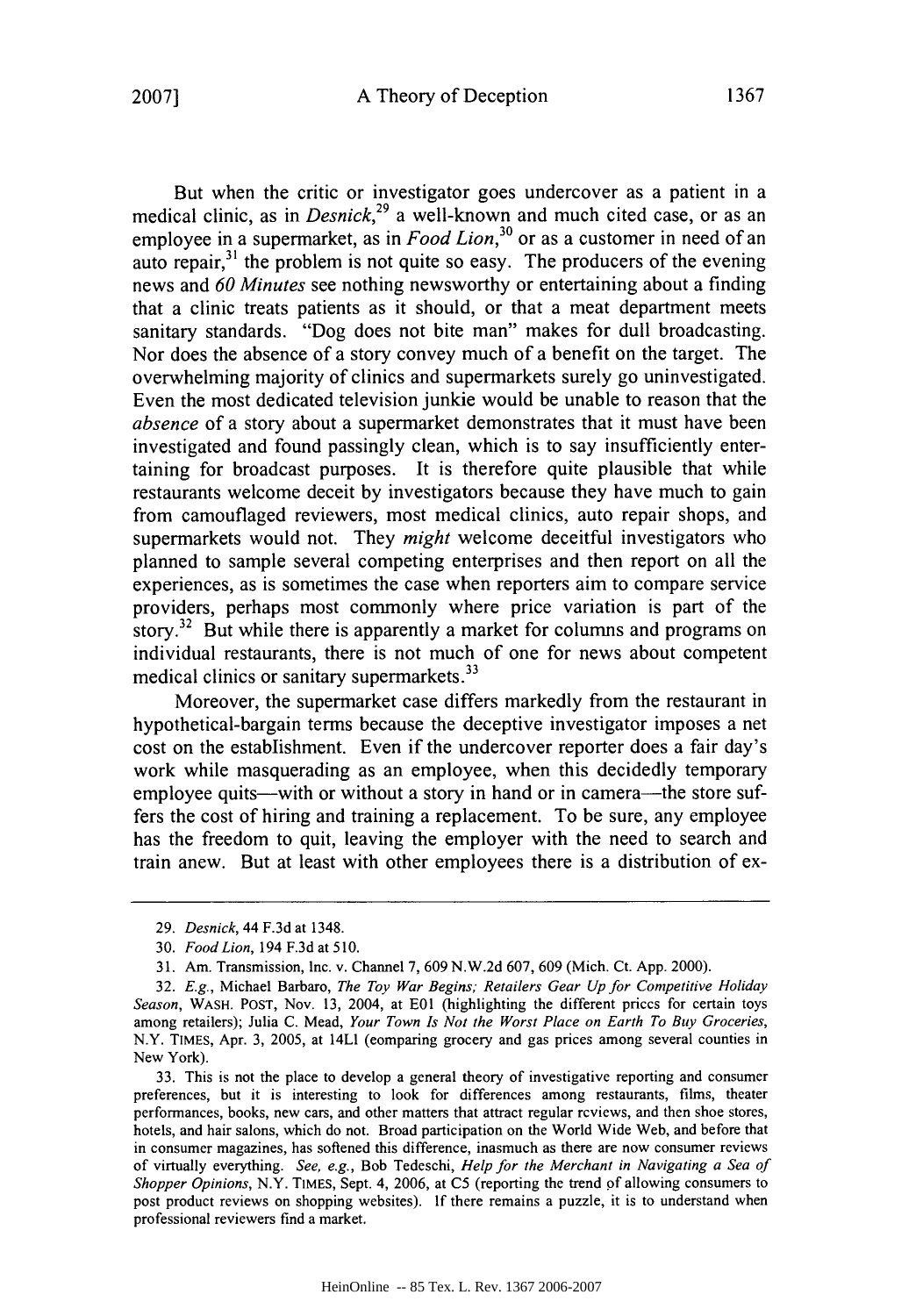pected length of employment; the supermarket would be most unlikely to hire and train applicants for its meat department if the applicants revealed at the outset that for personal reasons they would be unable to remain at the job for more than two or three weeks. It is therefore noteworthy, or even gratifying, that it is precisely in the supermarket case *(Food Lion)* that trespass was found and damages, albeit nominal ones, imposed (though the dissent in that case supports this argument even more than the majority's decision).<sup>34</sup> But the reporter who goes to an eye clinic and finds fraud and extreme malpractice when posing as a patient is essentially absolved (though the *Desnick* court insists on saying that this is because no inviolable interest was invaded), $35$  as of course is the restaurant critic who is also welcome ex ante by the well-behaved target. In the latter two cases the deceived target enjoys net revenues, or at least no extra costs, and the absence of a trespass charge seems to follow.<sup>36</sup>

The argument advanced thus far, which understands a set of deception cases through the lens of hypothetical bargaining or implied consent, raises the obvious question of explicit dissent. A restaurant might post a sign that says to critics, in effect, "If you enter our property in order to write a review, then you are a trespasser." We might predict that courts would respect the property owner's wishes, but such cases will be rare. Opting out of the prodeception regime, so to speak, by posting such a sign would scare off too many customers. Few of us would patronize a physician's office that warned off patients who planned on telling others about their experiences or impressions. And if the sign put up by an inhospitable firm is directed at testers sent by a government agency to check on housing discrimination, for example, we would expect courts (or a statute itself) to allow the unauthorized visits despite the property owner's exclusionary expressions. We could imagine or even prefer a legal system that required a warrant before any such unwanted intrusion,<sup>37</sup> but the warrant would need to be kept secret from the property owner until after the investigation. We have, however, come to expect that administrative investigations carried out by the government's tax

<sup>34.</sup> *See Food Lion,* 194 F.3d at 512-14 (reversing a finding of fraud because the reporters did not say how long they planned to work); *id.* at 525-26 (Niemeyer, J., concurring in part and dissenting in part) (finding that the reporters impliedly misrepresented themselves because they "never intended to work as loyal employees for Food Lion").

<sup>35.</sup> Desnick v. ABC, 44 F.3d 1345, 1353 (7th Cir. 1995).

<sup>36.</sup> The analysis raises the question of what would happen if the supermarket employeeinvestigator required no training or had been hired as a short-term employee. If the investigator is exonerated, the theory in the text will look especially good because of the absence of training costs. If the investigator is a trespasser, we might say that here, as is often the case, a category or "rule" can be overinclusive and underinclusive, for no rule need respond to every change in facts. The question is whether, on average, supermarkets and eye clinics present different cost-benefit calculations.

<sup>37.</sup> *E.g.,* Marshall v. Barlow's, Inc., 436 U.S. 307, 309-25 (1978) (holding the section of the Occupational Safety and Health Act authorizing warrantless searches to be unconstitutional); Camara v. Mun. Court, 387 U.S. 523, 534 (1967) (holding that the Fourth Amendment required a warrant for the city housing authorities to conduct a search of the appellant's apartment).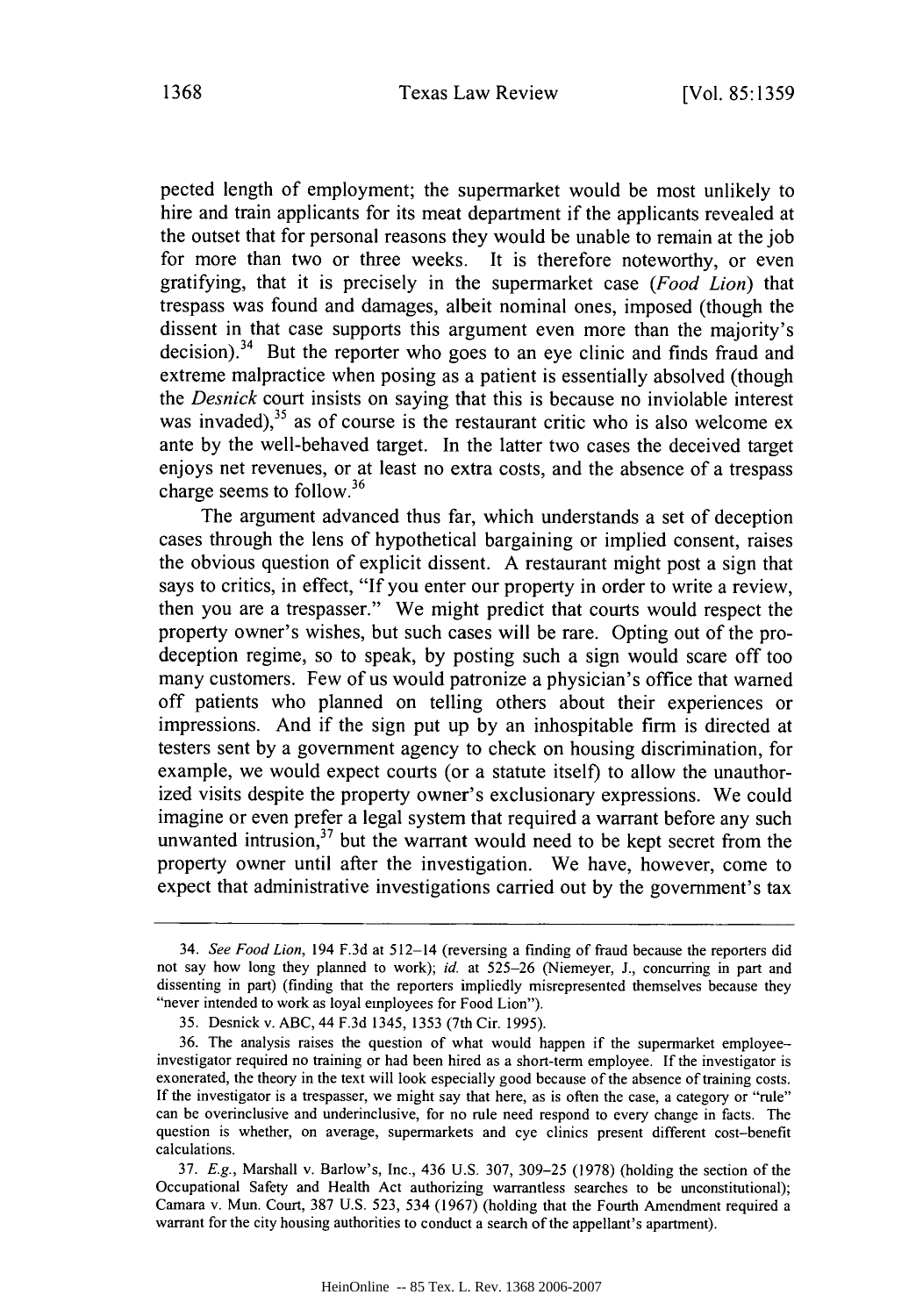investigators, health inspectors, and housing discrimination testers need not be cleared through search warrants, and can be accomplished with deceit.<sup>38</sup> Thus, government employees may pretend to be in the rental market for housing in order to test a defendant's compliance with nondiscrimination law.<sup>39</sup> And even police (who obtain consent) may sometimes enter private property, with deceit and without warrant, though probably not when we think of the police as undertaking a "search."<sup>40</sup> These government invasions resemble that of the undercover reporter who works in a supermarket, except that we have more confidence in the government's ability to go where inspections are most needed, or more fear that the property owner would otherwise exclude the government's investigators in order to hide wrongdoing.

It is **by** now fairly clear what one obvious theory of deception would look like. Courts might be described as weighing the social costs and benefits of deception and then fashioning trespass doctrine and judicial rhetoric accordingly, bearing in mind the deterrence provided **by** other available remedies (as in the counterfeit-currency-for-sex case). Much the same could be said about deception in contract law, where there is a good argument, both positive and normative in character, for "optimal dishonesty," but inasmuch as this is a subject with its own extant literature, there is no need for extensive discussion of the similarity between the two areas of (sometimes) acceptable deception.<sup>41</sup> But note that in the contracts case, the claim about deception's acceptability in the interest of efficiency most closely resembles the situation where the target of an undercover investigator

39. *See* Northside Realty Assocs., Inc. v. United States, 605 F.2d 1348, 1355 (5th Cir. 1979) (finding there is no Fourth Amendment violation when government "testers" pose as potential customers when they are in fact collecting evidence of Fair Housing Act violations).

<sup>38.</sup> *See, e.g.,* State v. Dolce, 428 A.2d 947, 951 (N.J. Super. Ct. App. Div. 1981) (holding that activities within an industry "subject to pervasive or long-standing governmental regulation" are exempt from the warrant requirement for administrative searches). The police are also permitted to conduct warrantless searches when prior received information is the basis for the search and the illegal search itself does not produce new information previously unknown to the officers; essentially, the search operates as an evidence preservation mechanism. *See* Segura v. United States, 468 U.S. 796, 798 (1984) (holding that "where officers, having probable cause, enter premises, and with probable cause, arrest the occupants who have legitimate possessory interests in its contents and take them into custody and, for no more than the period here involved, secure the premises from within to preserve the status quo while others, in good faith, are in the process of obtaining a warrant, they do not violate the Fourth Amendment's proscription against unreasonable seizures").

<sup>40.</sup> Where a warrant would be required, the police cannot avoid the requirement with deception, as in *State v. Donahue,* 762 P.2d 1022, 1025 (Or. Ct. App. 1998), where a detective claimed to be a meter reader and the court said that implied permission did not constitute an open-ended waiver of the defendant's privacy. But the line between searches and other police activity is sometimes difficult to maintain. *See, e.g.,* State v. Brown, 461 P.2d 836 (Or. Ct. App. 1969) (en banc) (upholding a search warrant obtained based on what a police officer saw when he entered onto private property for a non-search purpose and without the owner's permission).

<sup>41.</sup> *E.g.,* Saul Levmore, *Securities and Secrets: Insider Trading and the Law of Contracts,* 68 VA. L. REv. 117, 137-42 (1982) (introducing "optimal dishonesty").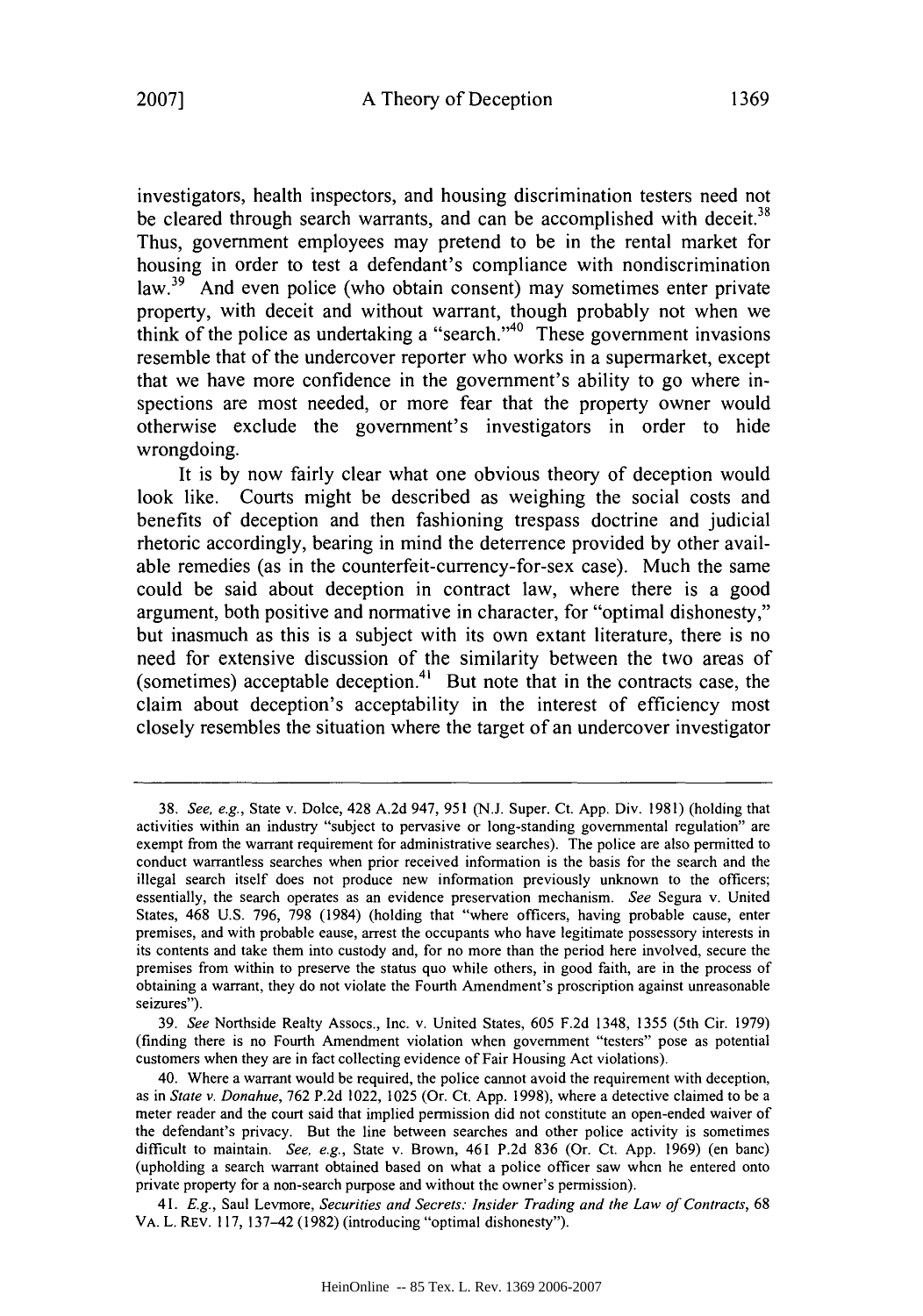prefers to opt out of the regime suggested by the normal hypothetical bargain. In the contracts cases, one powerful idea is that disclosure is required the more there is a net social loss from silence. If I am the seller of a home and I fail to reveal its flaws to a potential buyer, then the buyer may pay more for the property than would a well-informed buyer. When the buyer later learns of the property's flaws and brings suit for damages or rescission, the law supports the buyer in some cases but not in others. If the seller withholds information about a termite infestation, the law favors the buver.<sup>42</sup> A reasonable way to think of this result is that the law tolerates mere transfers of wealth between seller and buyer but willingly intervenes where the seller's silence means that the termites will eat away at the property and reduce its value in a manner that produces a net social  $\cos^{43}$  We can be confident that if the first owner were to keep his property, he would quickly call in an exterminator in order to halt any damage from termites. In contrast, where the seller quietly deceives the buyer about unusual and erratic local water pressure, the law allows the seller the benefit of the bargain.<sup>44</sup> In that case buyer and seller would suffer in similar fashion, so from a social cost point of view, it is a wash. Disclosure is encouraged where a social benefit is created. In the case of the investigative reporter, then, deception is acceptable where a hypothetical bargain suggests a social benefit; in the contracts cases, a form of deception is acceptable only where there is no reason to think that a net social loss is thereby generated.

With this suggestion—that the law of deception might be understood in cost-benefit terms-I do not claim to have demonstrated that no other elegant theory of deception is possible. But none has yet materialized. Thus, a corrective justice theory of deception shows little promise, for it is hard to see how it will distinguish among deceptive investigators, only some of whom are found to be trespassers or otherwise wrongful. In any event, my present aim is not to construct a winning theory of deception. It will be sufficient for present purposes to see just one plausible theory of deception, for

<sup>42.</sup> *See, e.g.,* Smith v. Renaut, 564 A.2d 188, 192 (Pa. Super. Ct. 1989) (stating that "[u]nder Pennsylvania law, a seller has an affirmative duty to disclose a known termite infestation").

<sup>43.</sup> *See* Levmore, *supra* note 41, at 135 (explaining that a net social loss occurs because if sellers are permitted to withhold such information, termites will continue to destroy the property while buyers may, at the very least, have to pay for a second termite inspection).

<sup>44.</sup> *See* Hilton v. Traficanti, No. 04WAD006, 2005 WL 351256, at \*5 (Mass. App. Div. Feb. 9, 2005) (holding the seller's representation that the home provided water "adequate for normal household use" was a matter of opinion that did not constitute misrepresentation to the buyer). Note that a case involving contaminated or leaking water threatens a net social loss because an unsuspecting buyer will not know to take precautions. *See, e.g.,* Janida v. Lanning, 390 P.2d 826 (Idaho 1964) (affirming a judgment cancelling a contract for the sale of a house after the seller concealed from the buyer the material fact that the well was contaminated); Posner v. Davis, 395 N.E.2d 133 **(I1.** App. Ct. 1979) (affirming a judgment of fraud against a seller who concealed leakage problems from the buyer). Efficiency-based disclosure rules, which are motivated by the need to encourage production of information in some cases and by the societal loss that would result from withholding information in other cases, do seem to explain the differences in these rulings. *See* Levmore, *supra* note 41, at 133-37.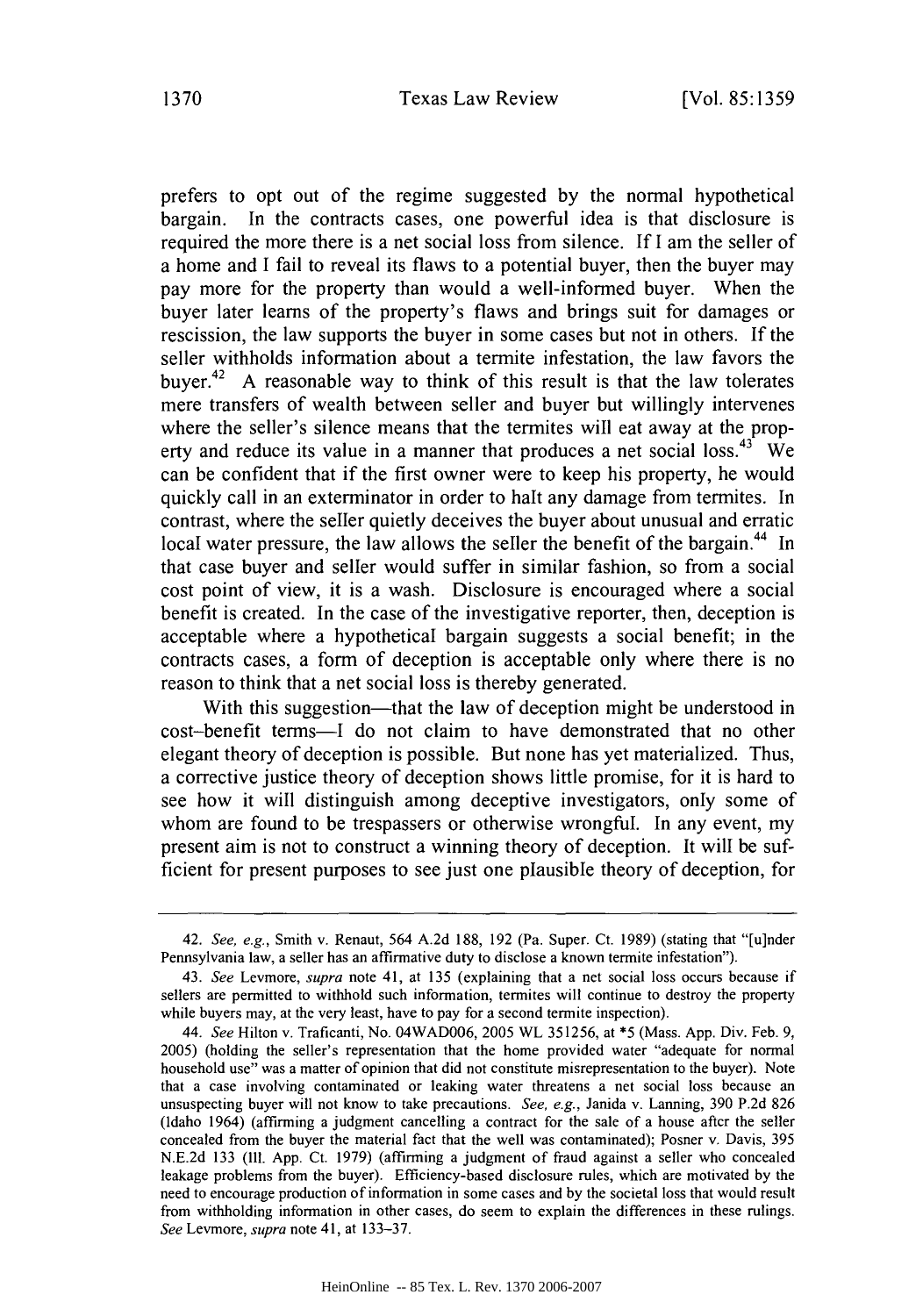the larger question considered here is why judges avoid such a theory, or indeed the very fact that deception is an element common to many cases.

Deception is just one example of an "area" of law, or perhaps I should say potential area of law, that is under-theorized or avoided in judicial decisions. I choose deception because the obvious theory sketched here is (not only fairly obvious but) comparable, in terms of precision and substance, to Posner's famous Theory of Negligence. 45 The theory offered here is (also) a large-scale theory loosely based on efficiency principles, and it may well be the best available theory of the disparate cases with deception in common. That may be enough to proceed with the much larger idea about why and where such theories take hold—or go undeveloped—in our courts.

To be sure, any leap from a theory of deception to a theory of common law judging will seem hasty. A careful theorist would want more data, and might first unfold not just a theory of deception but also several other examples of fairly obvious connections among cases that judges, nevertheless, do not draw. But I save other examples, and therefore perhaps a more comprehensive and convincing claim, for another effort. We should be uneasy about a theory of common law judging or a grouping of judicial decisions that builds on one putative area of law. But it is also difficult to consider several areas at once without the reader wondering whether the data have been randomly selected. My strategy here is to tie the theorizing about the development and importance of categories to the deception cases, while noting other areas that would seem to contribute to the argument. As we will see, there will be no shortage of such areas; in virtually every field of law, there are common elements that judges and lawyers stress-and others that they avoid. The argument that deception could be an area of law will thus find many counterparts. In some cases the described area will seem useful, in the sense that it is easy (as it is for the deception cases) to construct a theory that ties the cases together, and in others the connection will seem arbitrary or, perhaps, merely a set of markers on a path not taken by the law.

Given the emphasis I put on the deception cases as one example of a simple theory that could easily have been found in judicial decisions but is not, it will be useful to firm up this example by noting other judicial decisions that would have been easy to decide with the theory of deception suggested here. Consider in this regard the law of criminal procedure and policing. The police have been allowed to use deception in a variety of circumstances, with the courts paying some attention to aims, methods, and alternatives.<sup>46</sup> In one representative case, evidence against a rogue officer

<sup>45.</sup> Richard A. Posner, *A Theory of Negligence,* 1 J. LEGAL STUD. 29 (1972) (explaining the "social function of the negligence concept and of the fault system of accident liability that is built upon it").

<sup>46.</sup> *See, e.g.,* State v. Patton, 826 A.2d 783, 793 (N.J. Super. Ct. App. Div. 2003) ("New Jersey courts have **...** permitted the use of trickery in interrogations."); State v. Vallejos, 945 P.2d 957, 962-63 (N.M. 1997) ("While police may engage in some degree of deception in their efforts to detect certain sorts of crime that are difficult to detect otherwise, police may not employ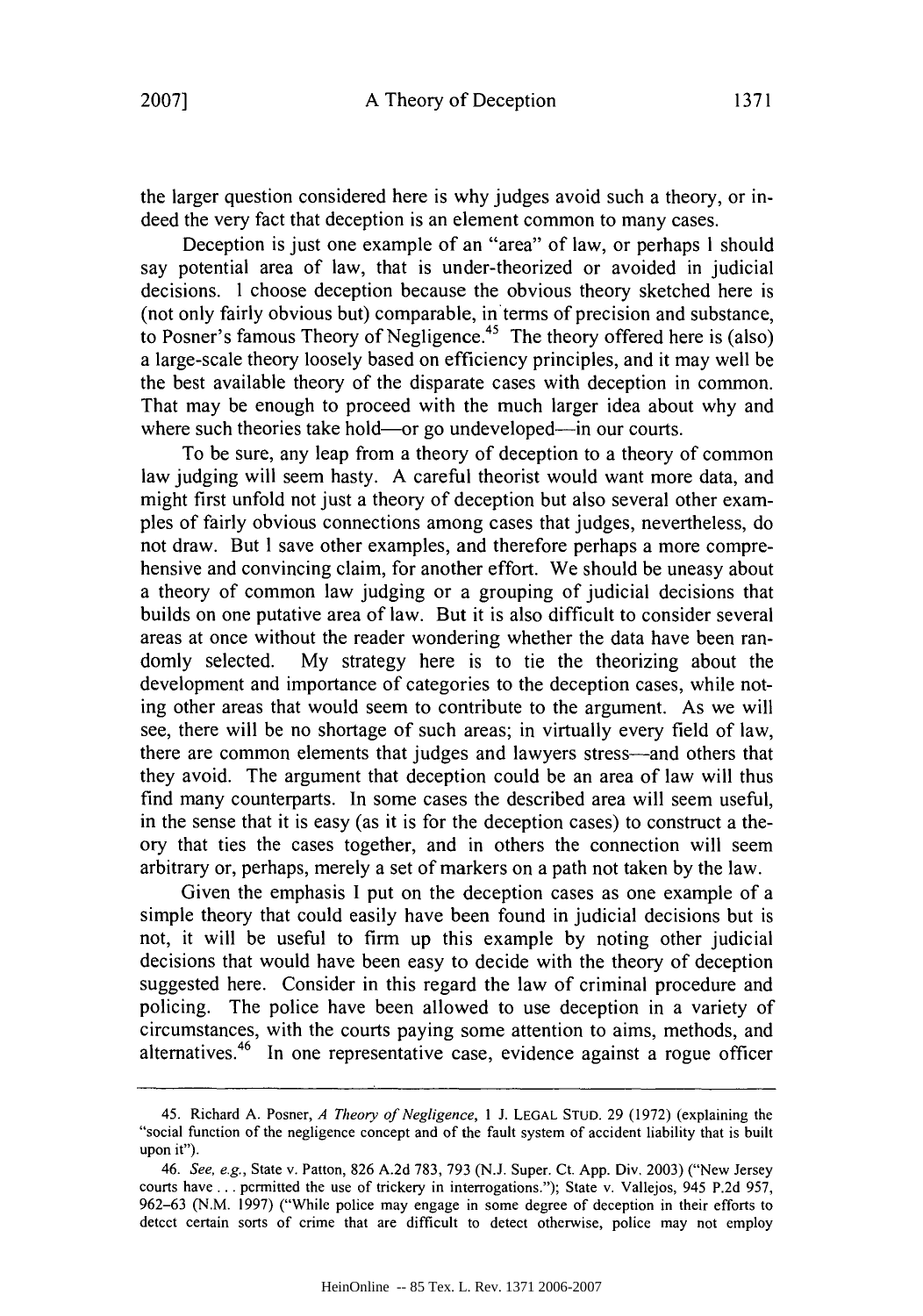was gathered by pressuring an informant to deliver sexual favors to the target.<sup>47</sup> I pick this illustration from dozens where police deception is (and then sometimes is not) permitted by the courts because it shows the police or their agent crossing the line into inviolable interests. If the rules applicable to undercover reporters carry over, we should have expected that deception would be disallowed. It is difficult to see why interests should be inviolable in one setting and not in another, unless the underlying reality is that inviolability is a term of precedential convenience or somehow only important when it is investigative reporters who do the violating. In the area of law enforcement, deception is apparently too important and valuable a police practice to be discouraged with  $\S$  1983 or other suits.<sup>48</sup> This result seems like a straightforward application of the idea that deception is permitted when social benefits exceed private costs. The inviolable interest idea may have looked like a trump that would beat cost-benefit analysis, but it does not.

Employment law offers many nice examples, though it is surely evident by now that we might think of these cases as all drawn from deception law, rather than as dispersed examples found in employment law, torts, criminal procedure, or even "investigative reporter law." *Stromberger v. 3M* arose out of a plan by the 3M Corporation to reduce a sales force by some 200 employees.<sup>49</sup> The company announced new sales quotas and a plan to terminate employees who did not meet the new, higher goals, as was its legal right.<sup>50</sup> Salespersons were given the option of resigning and receiving economic benefits greater than those available to salespeople who remained but were then terminated.<sup>51</sup> Mr. Stromberger resigned, but when he later observed that 3M did not in fact terminate all who failed to meet the new quotas, he regretted his earlier resignation and claimed fraud.<sup>52</sup> The Seventh Circuit dismissed the claim because the at-will employee had no right to continued employment and thus could not show that he would have been better off if the alleged fraud had not occurred.<sup>53</sup> In fact, I think most

53. *Id.* at 976-78.

unconscionable methods in their attempts to ferret out crime."); State v. Davis, 542 S.E.2d 236, 240 (N.C. Ct. App. 2001) ("Our Supreme Court has held that although deceptive methods and false statements made by police officers are not commendable practices, standing alone they do not render a confession inadmissible." citing State v. Jackson, 304 S.E.2d 134, 148 (N.C. 1983))); Creager v. State, 952 S.W.2d 852, 856 (Tex. Crim. App. 1997) ("Trickery or deception does not make a statement involuntary unless the method was calculated to produce an untruthful confession or was offensive to due process." (citation omitted)).

<sup>47.</sup> *See* Alexander v. DeAngelo, 329 F.3d 912, 917 (7th Cir. 2003) (permitting police to trick the suspect, a fellow officer, through sexual favors performed by an informant).

<sup>48.</sup> *See* 42 U.S,C. § 1983 (2000) (providing a cause of action when officials acting under color of state law deprive individuals of rights, privileges, or immunities secured by the Constitution and federal laws).

<sup>49. 990</sup> F.2d 974 (7th Cir. 1993).

<sup>50.</sup> *Id.* at 976.

<sup>51.</sup> *Id.*

<sup>52.</sup> *Id.*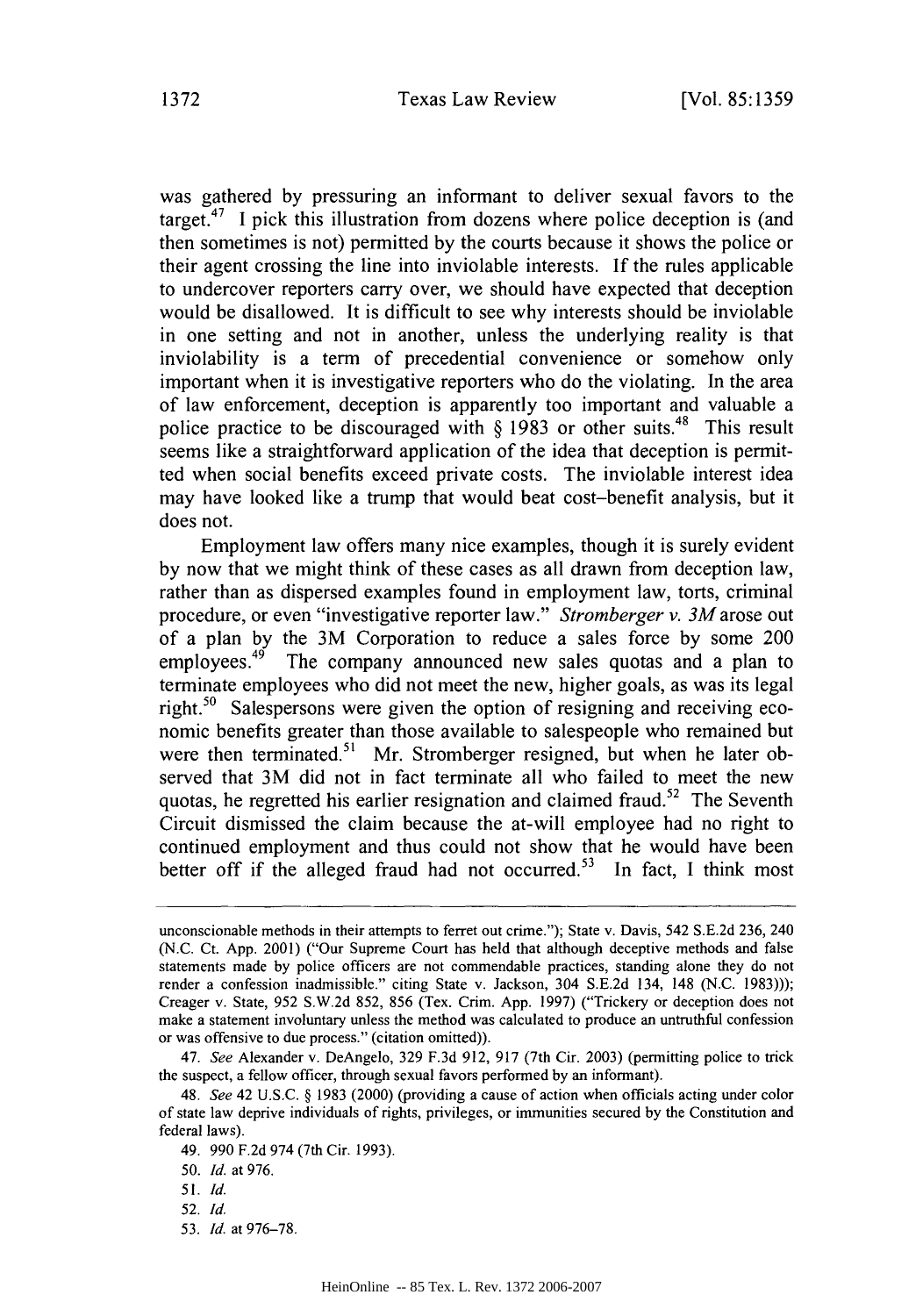factfinders would think there was a more-likely-than-not chance that the alleged fraud made the employee worse off, but we need not dwell on that here. I mention it only to suggest that the opinion is a bit forced; it is as if the author-Posner again-gathers in a majority, not to mention future adherents among the judiciary, by limiting the opinion to (a strained conception of) causation and avoiding the more controversial idea that deception may simply be acceptable where it is (weakly) efficient or where most employers and employees would, ex ante, have bargained to permit it.

A plausible story of the case is that 3M sought to downsize and needed to decide which employees should be separated from the firm. Rather than severing the 200 most recently hired employees, or randomly chosen salespeople, or even those who produced the lowest sales revenues in a recent time period, 3M hoped to have its employees self-assess their own likelihood of future, improved (or poor) performance. Toward this end, we might imagine that by announcing new and higher sales quotas and indicating that it would fire, on worse terms, those who failed to meet the new goals, 3M hoped that only those who were confident of their future success would stay aboard. If too few of the employees had accepted the offer associated with immediate separation, 3M would likely have terminated a good number, and an inability to meet quotas would surely have figured prominently in the selection process. But if many employees identified themselves as unlikely to meet the new quotas, perhaps because they were risk averse (itself something 3M might have judged to be a proxy for poor performance) or perhaps because they preferred to work less rather than more in the future, then 3M would not need to terminate any who remained. It is also likely that resignations would cause the remaining salespeople to produce higher sales figures, if only because customers and locales would now be spread among fewer salespeople. Moreover, by giving the volunteers some positive incentive to resign on their own, 3M gained a good reputation and avoided the demoralization of its remaining work force that would surely have accompanied the involuntary separation of many co-workers.<sup>54</sup> But the plan required deception. All in all, 3M's deceptive strategy might well have been the most efficient alternative, with the better or hungrier salespeople remaining on the job. The plan looks better the more we think that the employees themselves, rather than the employer, had superior information about likely future performance. In the absence of the deception—false promise of ungenerous termination in the event that quotas were unmet--employees would have had no reason to self-identify because of a kind of collective action problem in which all employees remain, hoping that others will depart.

<sup>54.</sup> *Cf* Terry Fiedler, *Lean, Not Mean: 3M Co. Spinoff of Imation Corp. "Could Be a Model " for Restructuring,* STAR TRIB. (Minneapolis), Nov. 19, 1996, at **ID** (praising 3M's practice of offering employees voluntary separation plans and minimizing its reliance on involuntary separation as a means of restoring profitability).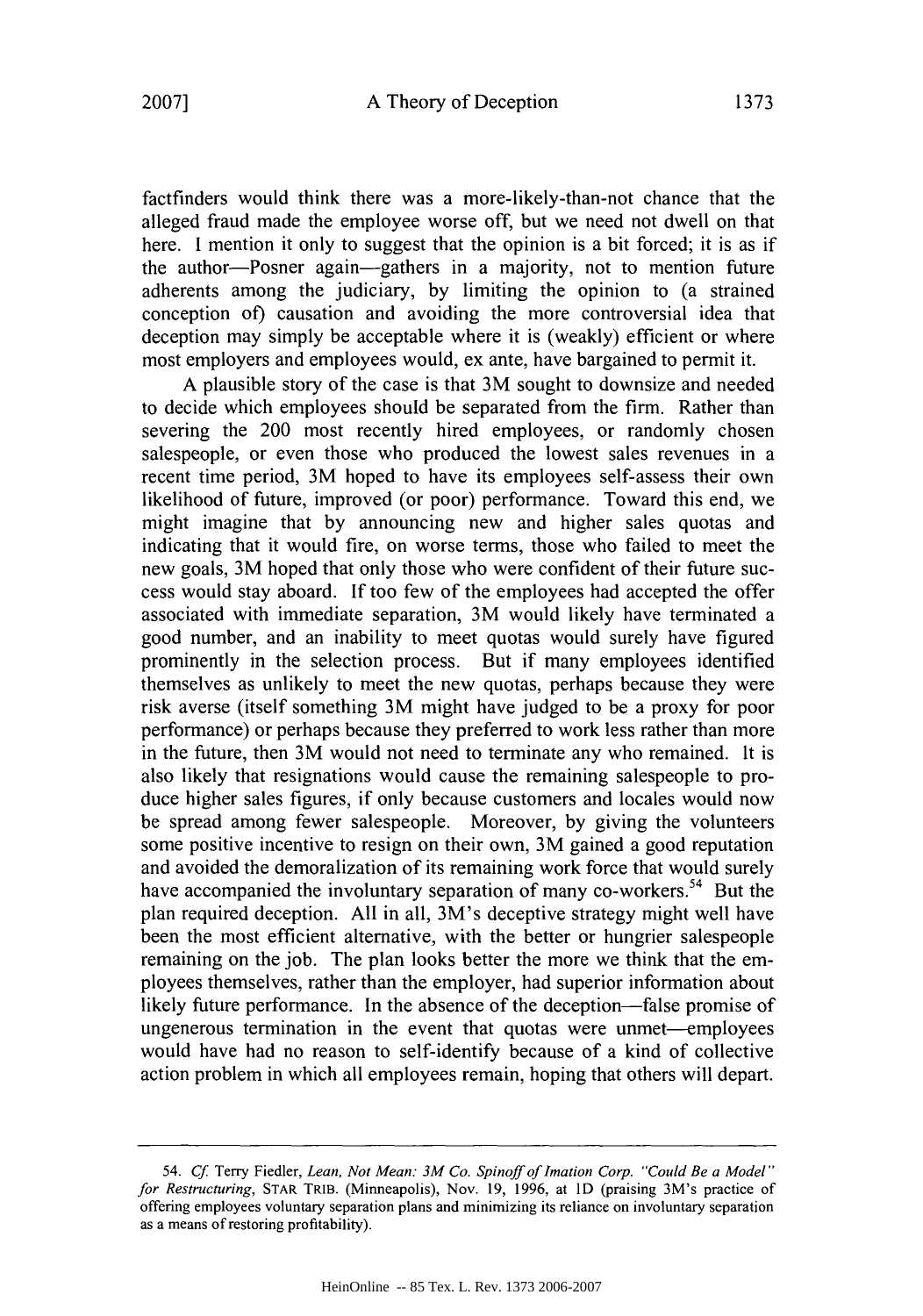#### Texas Law Review 1374 [Vol. **85:1359**

I like to think that the decision went in 3M's favor because its plan seemed reasonable, or even efficient. But that thought is, of course, not found in the rhetoric of the case. If judges came around to a theory of deception and were prepared to announce that they would favor 3M, or a similarly situated employer, because of the good use to which it put deception, then litigants in future cases would labor to show why deception was or was not justified. An employer might, for example, see that it could deceive employees about the likelihood of layoffs if it does so not just to save itself money but rather to trim the workforce in a reasonable manner and to save the jobs of other employees. Note that I am making a weak-form efficiency claim here; it is one that we might also describe as aggregating likely third-party effects, rather than following hypothetical two-party bargains. An employer and many employees might be better off in a world where deceit is permitted in order to encourage self-selection rather than a blunt layoff policy, but I cannot guarantee that an individual employee such as Stromberger would have (ex ante) acceded to the deceit. He might be like the restaurant that posts a sign warning off deceivers who plan on writing reviews. Stromberger and some other employees who are risk averse or who expect to be poor performers in the future might say, "Please do not deceive us for our benefit because we know that information you obtain through deception will harm us even though your subsequent plan benefits most other employees."

#### III. Common Law Minimalism and Areas of Law

I think we have enough material to support a useful, positive theory of deception. The theory, again, is that deception is tolerated where the social benefits of deception exceed the costs, taking into account alternative remedies that can deter deception and reduce its costs. As is typical of such theories, particular, concrete arguments do not follow mechanically from this general theory, but the theory, which is of the cost-benefit or weakefficiency sort, guides the user who searches for arguments that are likely to indicate whether a given deception, such as that undertaken by 3M in the *Stromberger* case,<sup>55</sup> will be tolerated. And yet the simple and familiar quality of this theory, however subtle or even challenging it is to apply, makes the fact that it is unknown or unrecognized quite puzzling. The same Richard Posner who famously asserted many years ago that "A Theory of Negligence" could explain something like half the common law, seems reticent or even unwilling-for he surely can not have been unable-to recharacterize the common law in order to suggest a theory of deception, even though such a theory would rather neatly have incorporated the

<sup>55.</sup> *See Stromberger,* 990 F.2d at 978 (concluding that the misrepresentation by 3M did not support a claim of fraud).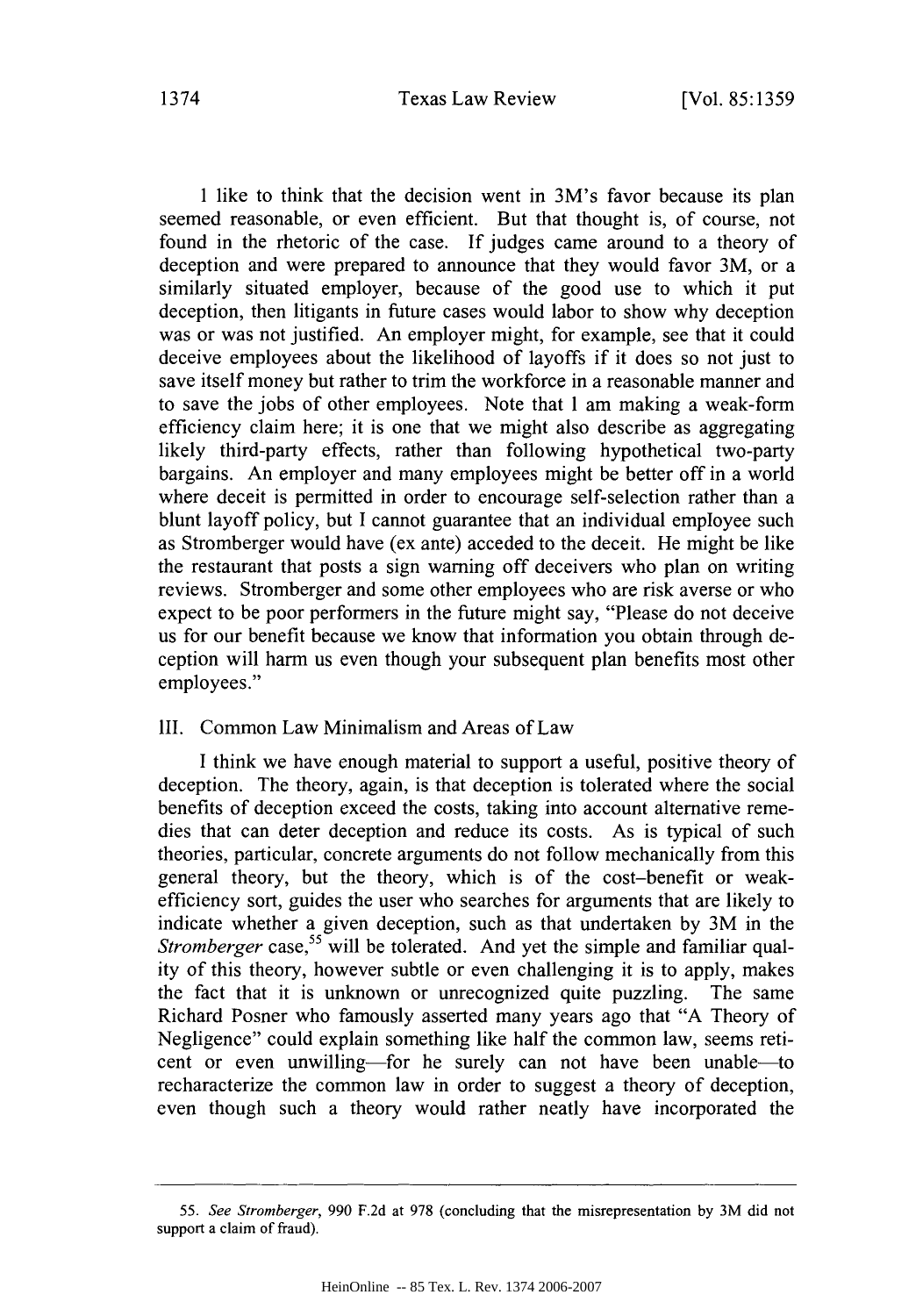available and intended decisions, not to mention the ones brought to him on appeal.<sup>56</sup>

The puzzle, or slighting of theory, is explained in one sense if we see judges as common law minimalists. By this I mean that a common law judge compares new cases to inherited ones and seeks to fit each new situation into a picture or flower bed, as I called it earlier,  $57$  that was drawn or recognized by earlier judges. No judge takes on the responsibility of reconceptualizing an area. Each case is first put into a previously defined group, and then the matter is decided with reference to other cases in the group.<sup>58</sup> Much as the constitutional law adjudicator is encouraged by some to move "one step at a time,"<sup>59</sup> which is to say in small steps, so too the common law judge learns to gain approval and avoid reversal by deciding cases narrowly and by situating decisions within a precedential framework that incorporates many influences and rejects none, or at least none unnecessarily. The pattern is reinforced at the appellate level by the convention of specifying the matter up for appealthe "questions presented"—so that cases that might have encouraged judges to cross boundaries are often limited by convention to a particular, recognized area of law.

In some cases advocates contribute to the process I describe here, with judges following their lead rather than drawing the boundaries themselves and then forcing or encouraging lawyers to work within them. The lawyerdriven story is strongest where judges are in the habit of deciding on the basis of arguments that counsel have raised and resisting the urge to supply their own arguments—and thus sometimes cross-boundary questions—that the lawyers had not adduced or even imagined. This interaction between lawyers and judges is another feature of the present argument that deserves further inquiry.

For present purposes, however, I prefer to think of judges as the key players, on occasion ambitious within a previously defined area of law but generally modest and minimalist about defining new areas or crossing boundaries. Each judge can be thought of as a voter who joins other voters over time in deciding on the path of the law. In this view a maximalist or more aggressive judge has difficulty counting on support while a minimalist can modestly build coalitions with predecessors. Judges are subtly encouraged to be minimalists, deciding one case at a time with most of their attention directed to consistency with (or, occasionally, careful and very slight departure from) past decisions. Only a modest amount of attention is paid to the question of how today's decision will affect matters likely to arise in the future. In public law, where it is often the Constitution or a statute that is interpreted, as well as in private common law, the minimalist can be de-

<sup>56.</sup> *See* Posner, *supra* note 45.

*<sup>57.</sup> See supra* text accompanying note 11.

<sup>58.</sup> *See* Cass R. Sunstein, *Burkean Minimalism,* 105 MICH. L. REV. 353, 356 (2006).

<sup>59.</sup> SUNSTEIN, *supra* note 13, at 4-5.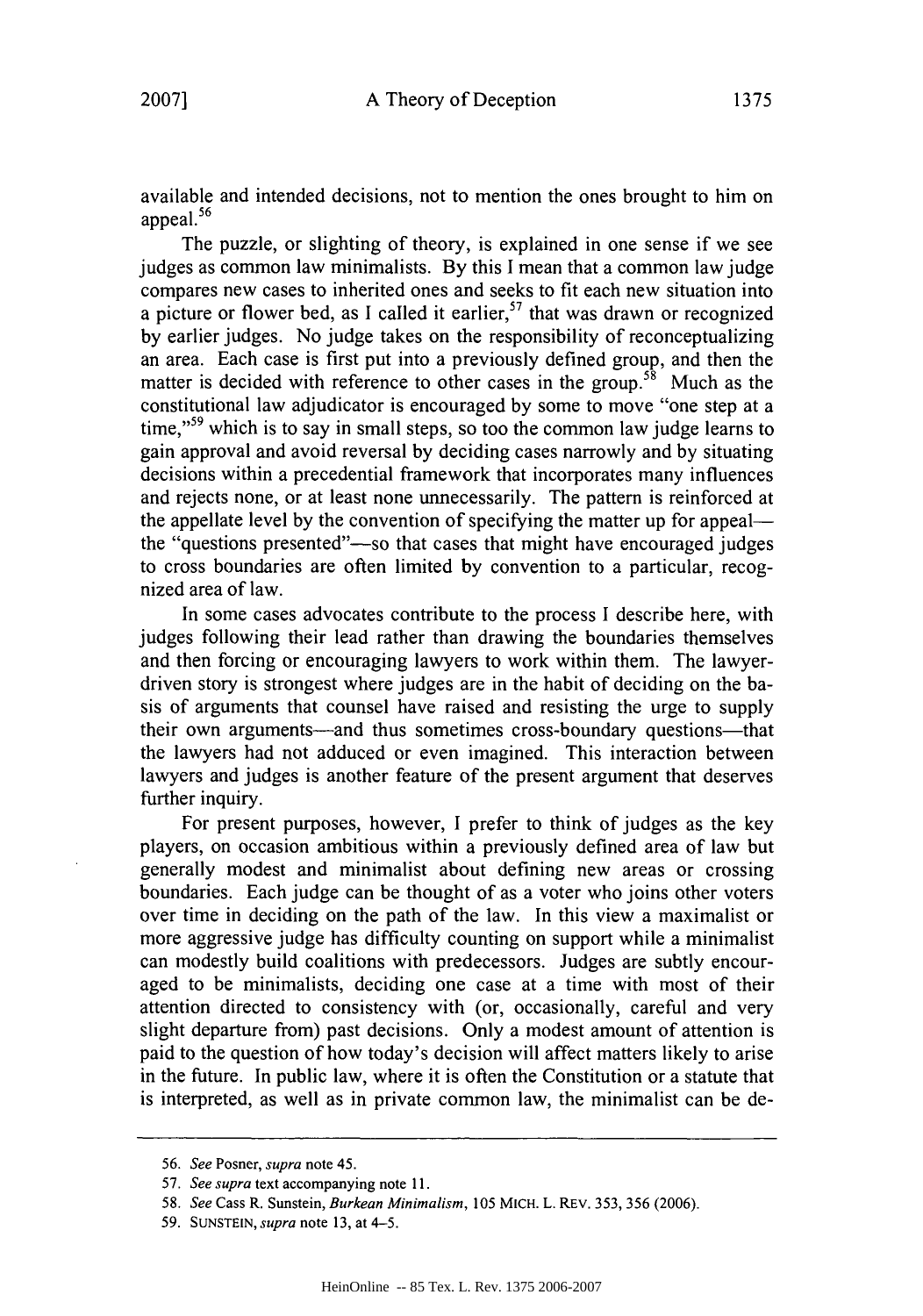scribed or glorified as fearing unintended consequences. But minimalism can also be derided as producing, almost inevitably, unattractive path dependence. Minimalism can also be faulted for failing to capture the potential of law to inform parties about future rules. Aggressive theorizing gives stronger signals about the outcome of future cases, and this is of value to parties who might prefer to order their affairs without waiting for the results of litigation about every detail visited by the minimalists. I think it is fair to say that the best arguments for minimalism in constitutional law are absent when it comes to nonconstitutional common law, but this is not the place for that extension of the argument. My claim here is about the reality of common law minimalism; it is not, or certainly not yet, an argument about some optimal degree of theorizing in common law or other cases.

Academics, of course, are rewarded for their maximalist tendencies. The broader the reach the better. Richard Posner, the academic supermaximalist who produced a general theory of negligence, is seen here in the deception cases as a conventional minimalist. There are cases where he is ambitious and maximalist, $60$  but here he merely nods toward the possibility that the investigative reporter at the eye clinic might be related to the defendant who uses a counterfeit bill to gain sex, and he completely avoids the idea that either of these deceivers might be connected to the deceptive employer or police officer.<sup>61</sup> He, like other judges who have decided cases involving deception, willingly accepts a previously announced category (trespass) and then uses a doctrinal tool (inviolability) to rationalize the deception cases only within that category.<sup>62</sup> The deployment of "inviolability" as a critical distinction or doctrinal shortcut is remarkable both because it does so little work and because it attaches to the language and categories of inherited trespass law. And yet this judicial minimalism is plainly rewarded by fellow judges. The decision in *Desnick,* the investigative reporter-aspatient case, has been extremely well received. It is found in an important casebook,<sup>63</sup> and it has been frequently cited and followed.<sup>64</sup> It is fair to say

<sup>60.</sup> *See, e.g.,* Howard v. Wal-Mart Stores, Inc., 160 F.3d 358, 358 (7th Cir. 1998) (using a "charming miniature of a case" as occasion to develop an economic analysis of the law of probabilistic evidence).

<sup>61.</sup> *See* Desnick v. ABC, 44 F.3d 1345, 1352 (7th Cir. 1995) (acknowledging the similarity of the case at hand with the hypothetical of the counterfeit bill).

<sup>62.</sup> *Id.*

<sup>63.</sup> WARD FARNSWORTH **&** MARK F. GRADY, TORTS: **CASES AND QUESTIONS** 28-31 (2004).

<sup>64.</sup> The decision has been cited by the First, Second, Fourth, Fifth, Sixth, Seventh, Ninth, and Eleventh Circuits, as well as state courts in California, Illinois, Maine, Michigan, New York, and North Carolina. *See* LaSalle Bank Nat'l Ass'n v. Nomura Asset Capital Corp., 424 F.3d 195, 199 (2d Cir. 2005); Med. Lab. Mgmt. Consultants v. ABC, 306 F.3d 806, 817 (9th Cir. 2002); Lucas v. Fox News Network, LLC, No. 99-02638-CV-CAM-I, 2001 WL 35836256, at \*2 (1 1th Cir. Jan. 16, 2001); Veilleux v. NBC, 206 F.3d 92, 122 (1st Cir. 2000); Food Lion, Inc. v. Capital Cities/ABC, Inc., 194 F.3d 505, 517-18 (4th Cir. 1999); Leleux v. United States, 178 F.3d 750, 755 (5th Cir. 1999); Weeks v. Samsung Heavy Indus. Co., 126 F.3d 926, 942 (7th Cir. 1997); Sanders v. ABC, 978 P.2d 67, 76 (Cal. 1999); Schivarelli v. CBS, Inc., 776 N.E.2d 693, 702 (Ill. App. Ct. 2002); Hawkes v. Private Investigation Serv., No. CV-98-270, 2000 WL 33721625, at \*4 (Me. Super. Ct.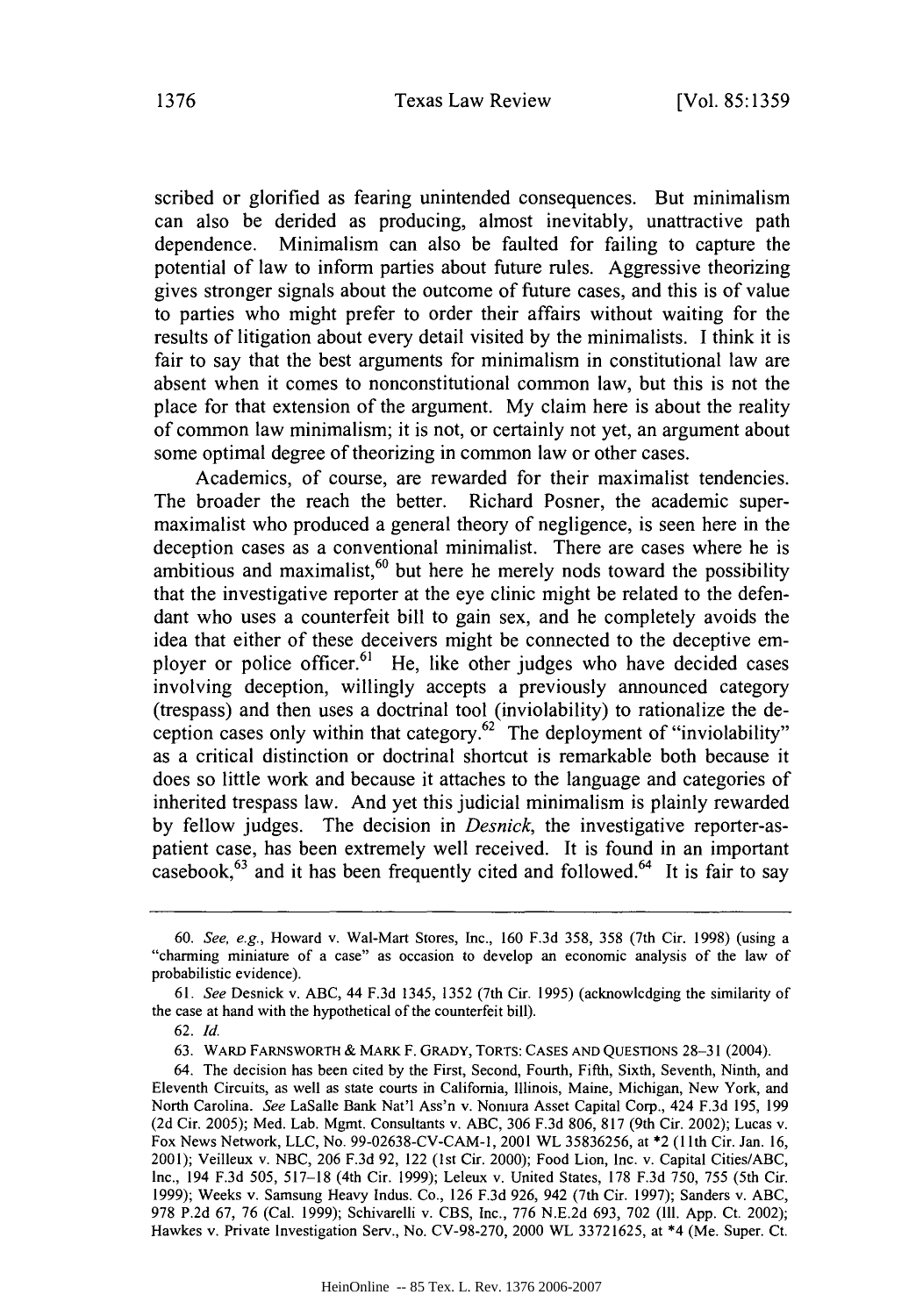that it is now the leading authority on (the very narrow subject of) deception by investigative reporters. In other words, by sticking to the inherited groupings, this common law judge was able to write an opinion that would be followed. The very cause of success makes it likely that the opinion becomes a leader in a very narrowly defined field. We should not criticize a judge for failing to link a decision dealing with an investigative reporter to cases of deception in contracts or deception by employers. Minimalism is likely critical to the decision's success. Had the decision tried to develop a theory of deception, claiming to explain many cases including the one decided by that appellate panel but also extending to many others past and present, other judges would almost surely have distanced themselves from such a wide ranging, imperial, and unnecessarily ambitious decision. By working in existing categories or groupings, and moving in small minimalist steps, judges attract followers from the ranks of fellow judges.<sup>65</sup> Minimalism might be less popular in the judiciary if it included many more individuals whose professional experience had been in the academy, but I can hardly claim that the world would be much better were that the case. The convention or practice of *stare decisis* can thus be associated with judicial modesty and caution. The larger point emphasized here is that the process discourages arguments that move from one previously defined area of law to another. It is also the case that each opinion writer is constrained by preceding decisions, so that the overall process is remarkably path dependent, but that is a feature, with significant implications, left for future work.

I have been careful to note that deception is just one example of something that might have precipitated a new and useful grouping. It could have joined "self-defense" and "trespass," and thus been something of an area (smaller than torts or criminal law to be sure) in which judges would strive for consistency and litigants would feel empowered to look for precedents. Instead, deception is not a recognized area, and it is simply a feature common to many cases in (what we are told are) diverse areas. The common denominator is not enough to require judges to wrestle with a desire for consistency with respect to deception, any more than they feel compelled to explain how cases involving facts that took place on cold days need to be linked and rationalized with one another. But deception is of course different from cold days. We have trouble imagining a legal system built around areas of law such as "cold-day facts," "defendants named Smith," and "red-colored property." We doubt that theories could connect these cases; if they did so we would be disappointed in our legal system; and if they had, we might ex-

Apr. *4,* 2000); Am. Transmission, Inc., v. Channel **7,** 609 N.W.2d 607, 613 (Mich. Ct. App. 2000); Lee v. City of Rochester, 663 N.Y.S.2d 738, 749 (Sup. Ct. 1997); Keyzer v. Amerlink, Ltd., 618 S.E.2d 768, 772-73 (N.C. Ct. App. 2005).

<sup>65.</sup> This claim is more of a conjecture than a conclusion at present, inasmuch as I offer for now but one example, though it is a striking one. Additional examples could show that minimalism attracts followers, and a yet more extensive argument would surely be needed to convince skeptics that minimalism is brought about by the desire (or unstated aim) to attract other judges.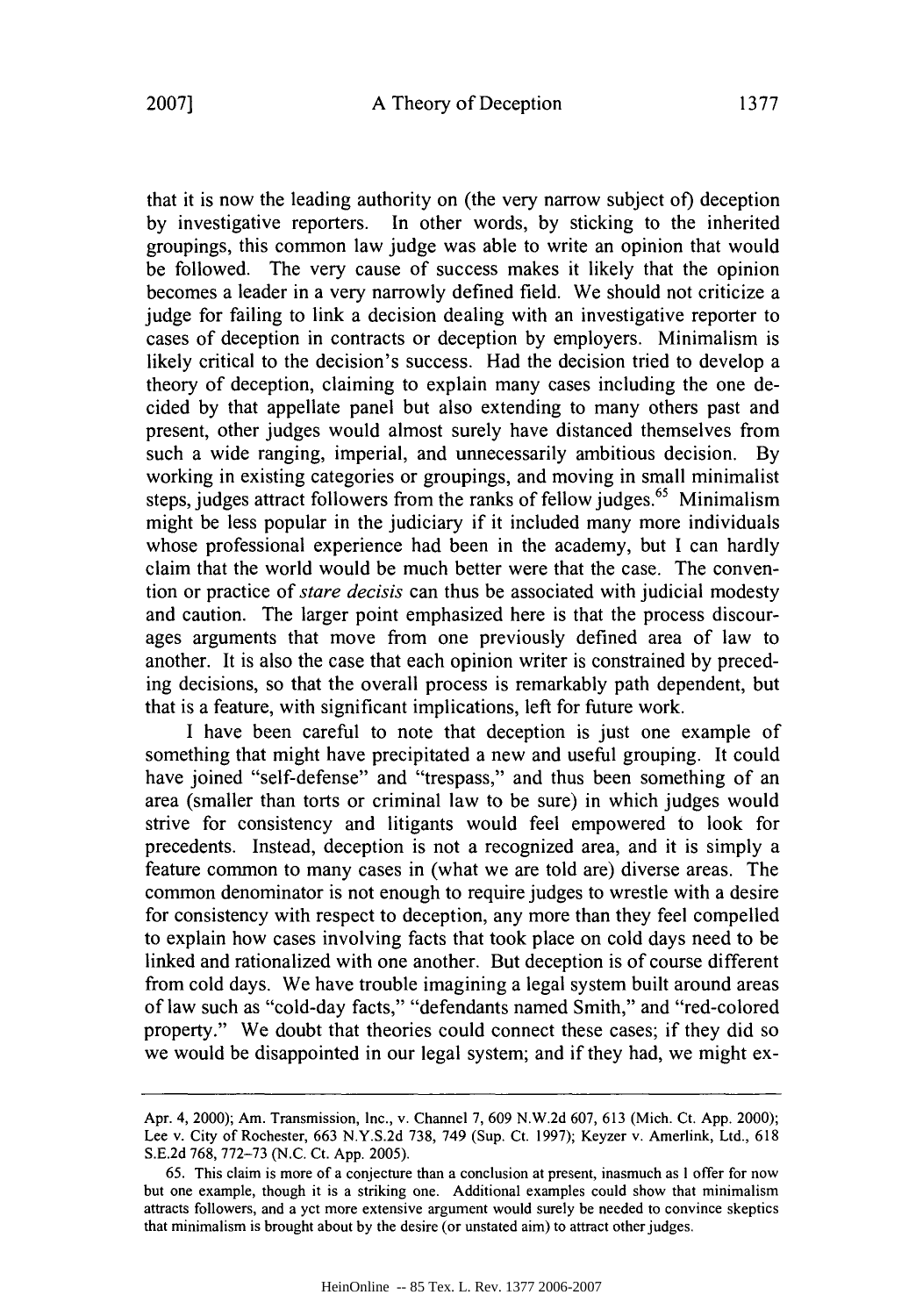pect some evolution away from these "areas" of law. These are arbitrary as opposed to useful groupings. Deception is less like these and more like "windfalls," and it is surely closely related to "cases with asymmetric information." A legal system could well be built up with these flower beds, and with such better known subjects as "self-defense," "trespass," and "least cost avoider" hanging on the sidelines as notable features of many cases that cut across other, recognized areas of law. In this alternative universe, a judge facing a case with an evident self-defense or trespass feature would modestly decline to distinguish or adhere to other cases with such a feature, but would instead seek to fit the case with others from a recognized area of law, such as those with unlabored-for windfalls or deception. I do not go so far as to claim that our flower beds, or areas of law, are all arbitrarily drawn-selfdefense and windfalls, for instance, are much better shapes than red-colored properties or cold-day facts to hoe. But many familiar areas of law owe their shape to history or strange fortune, and many undrawn connections, or areas, could have done just as well or better than many familiar areas. Moreover, some of these plausible but unrecognized areas, like deception itself, may well emerge as flower beds in their own right. Whether this is because of a higher level connection, such as "efficiency," is not something that needs to be resolved, or insisted upon, at present.

Returning to judicial practice, I can not possibly claim that common law judges are invariably minimalist, or even that minimalism is a necessary condition for popularity. For one thing, minimalism is relative. I have described a judge who decides a "trespass" case involving an investigative reporter at a medical clinic with reference to another case involving an investigative reporter with eyes on a supermarket's meat department as minimalist, for avoiding the connection to a deceptive employer or police department. But of course a more serious minimalist might have limited the relevant universe to cases involving investigators of medical clinics. And even if we could avoid disputes about the definition of an area of law, or about minimalism, there is the observation that judges do sometimes range across reasonably large areas. Fairly general theories and moderately maximalist strategies are sometimes accepted in the common law, as for example in the case of "negligence," generally seen as an area within "torts," such that judges try to decide cases in this sub-area in a manner that will allow them to coexist with earlier cases in the same flower bed. Reasonable-person decisions in auto accident cases willingly cite the reasonable person standard in medical malpractice cases.<sup>66</sup> But they assuredly do not cite cases where a

*<sup>66.</sup> See, e.g.,* Schwartz v. United States, 70 F.3d 1274, 1995 WL 703712, at \*2 (7th Cir. Nov. **27,** 1995) (unpublished table decision) (supporting descriptions of Wisconsin negligence law by citing to medical malpractice cases: *Johnson v. Misericordia Cmty. Hosp.,* 294 N.W.2d 501 (Wis. Ct. App. 1980), *aff'd,* 301 N.W.2d 156 (Wis. 1981) ("The test of cause-in-fact in Wisconsin is whether the defendant's negligence was a substantial factor in contributing to the harm from which damages are claimed.") and *Young v. Prof is Ins. Co.,* 454 N.W.2d 24 (Wis. Ct. App. 1980) (noting that in Wisconsin "[t]here may be more than one substantial factor contributing to the same result").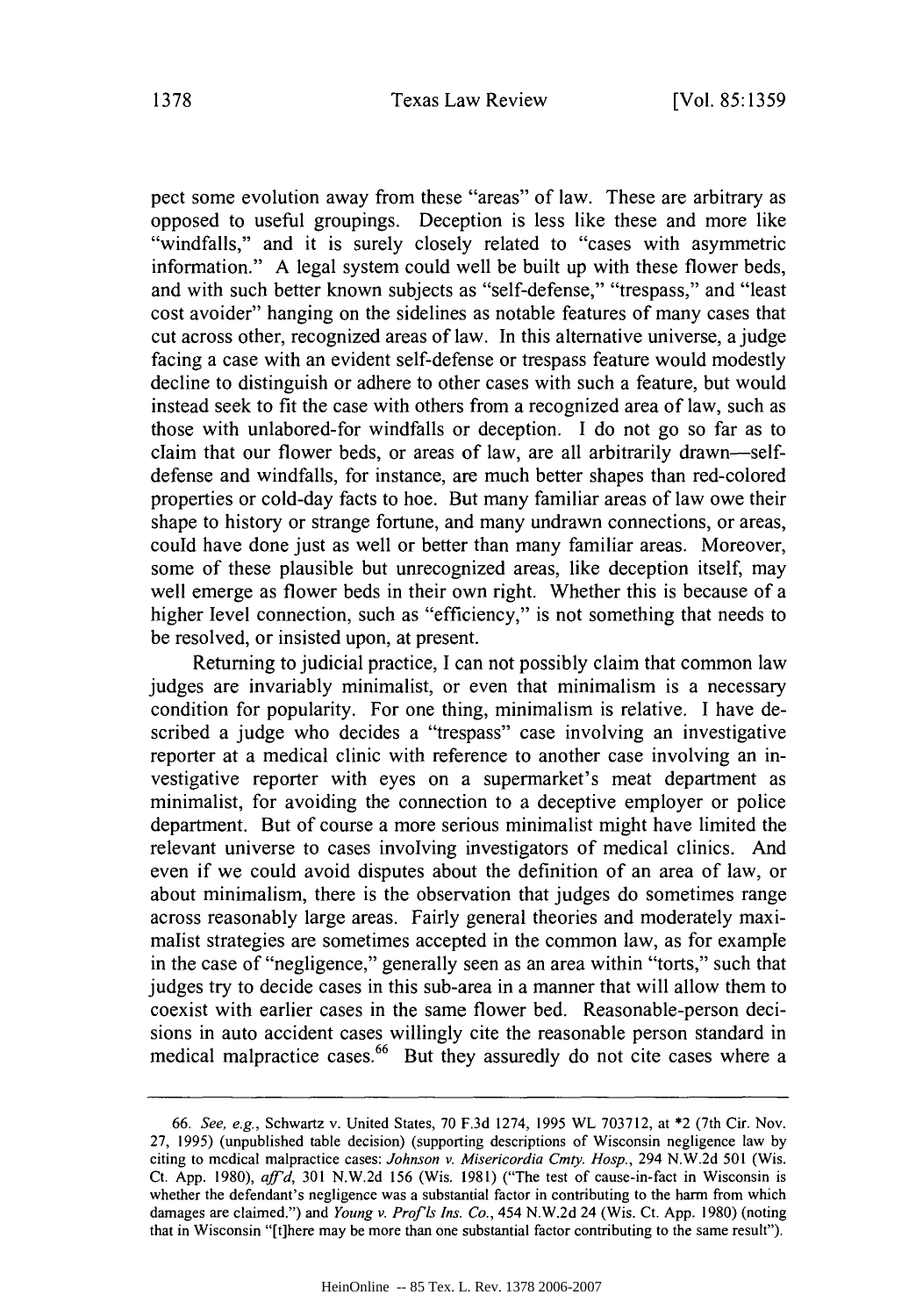defendant was negligent in breaching a contract. Judges and lawyers would be puzzled if certain economic or emotional losses were included in tort damages in medical malpractice cases but then not in auto accident cases, but no one is unnerved if these damages are recognized in tort cases but then completely excluded in landlord-tenant cases.<sup> $\vec{\delta}$ </sup> (Again, I do not speak of statutes or statutory decisions here.) When judges say that tort damages are more extensive than contract damages, with the latter limited to expectancy, no explanation is given,<sup>68</sup> except perhaps by very modern commentators. In contrast, a judge would feel compelled to justify a decision to award thinskull damages in a landlord-tenant dispute or in a franchise-franchisee case, when expectancy damages were normally awarded in contract cases. Somewhat similarly, even before the Securities Acts preempted the "field" of securities,<sup>69</sup> we did not find any insider-trading cases drawing on bailment law in order to establish a case for disgorgement.

I think these cross-boundary examples make clear that there are recognized fields, of which torts is one, that are carved out of the jungle of case law and human interaction. Each of these fields contains or describes a set of cases and claims regarding which lawyers and judges think that con-

69. *See* Securities Act of 1933, 15 U.S.C. § 77r to r-1 (2000) (exempting covered securities from state regulation of securities offerings and preempting state law); 2 THOMAS LEE **HAZEN,** TREATISE ON THE LAWS OF **SECURITIES REGULATION** 252-53 (5th ed. 2005) (summarizing federal preemption of state securities law as follows: after 1996, "[m]ost publicly offered securities which are registered federally cannot be regulated by the states beyond notice and/or coordinated filings"; and, after 1998, "[t]he preemption of state court actions includes state common law and securities fraud-based claims involving covered securities, which are defined to include most publicly traded securities registered with the SEC").

<sup>67.</sup> Even academic commentators were taken aback when products liability cases threatened to erase the boundary between torts and contracts, and to constitute the new area of "contorts." See Kerry L. Macintosh, Gilmore Spoke *Too Soon: Contract Rises from the Ashes of the Bad Faith Tort,* 27 LOY. L.A. L. REV. 483 (1994) (describing the development of the bad faith "contort" and the eventual abandonment of it in favor of traditional contracts remedies). That movement has, of course, lost steam as courts have secured the old boundary, On the other hand, the fact that some contracts (like that for the purchase of an automobile) bring about liability for the manufacturer in a manner that neither purchaser nor intermediary can likely avoid through contractual waivers reminds us not only of cross-border judicial lawmaking but also of the possibility that "waivers" could have emerged as an area of law, with judges explaining why waivers were effective in some settings and not others.

<sup>68.</sup> *See, e.g.,* Hale v. Stoughton Hosp., 376 N.W.2d 89, 95 (Wis. Ct. App. 1985) ("Like damages in tort actions, contract damages compensate the wronged party for damages that arise naturally from the wrong. Unlike tort damages, contract damages are also limited by the concept of foreseeability. Recovery is limited to damages reasonably supposed to have been in the contemplation of both parties at the time they made the contract as the probable result of a breach." (citations omitted)). Academic commentators, as we might have guessed, do sometimes cross the boundary and suggest, for example, that tort damages are appropriate in contract cases, and that traditional fears are overblown. *See* Barry Perlstein, *Crossing the Contract-Tort Boundary: An* Economic *Argument for the Imposition of Extracompensatory Damages for Opportunistic Breach of Contract,* 58 BROOK. L. REV. 877, 878-79 (1992) ("The spread of the imposition of tort damages has alarmed courts and commentators; they see it as a threat to the historical (and justifiable) explanation of the difference between tort and contract damages.... When tort damages are awarded in contract cases, it seems the law imposes duties that go beyond what the parties to the contract may have intended." (footnote omitted)).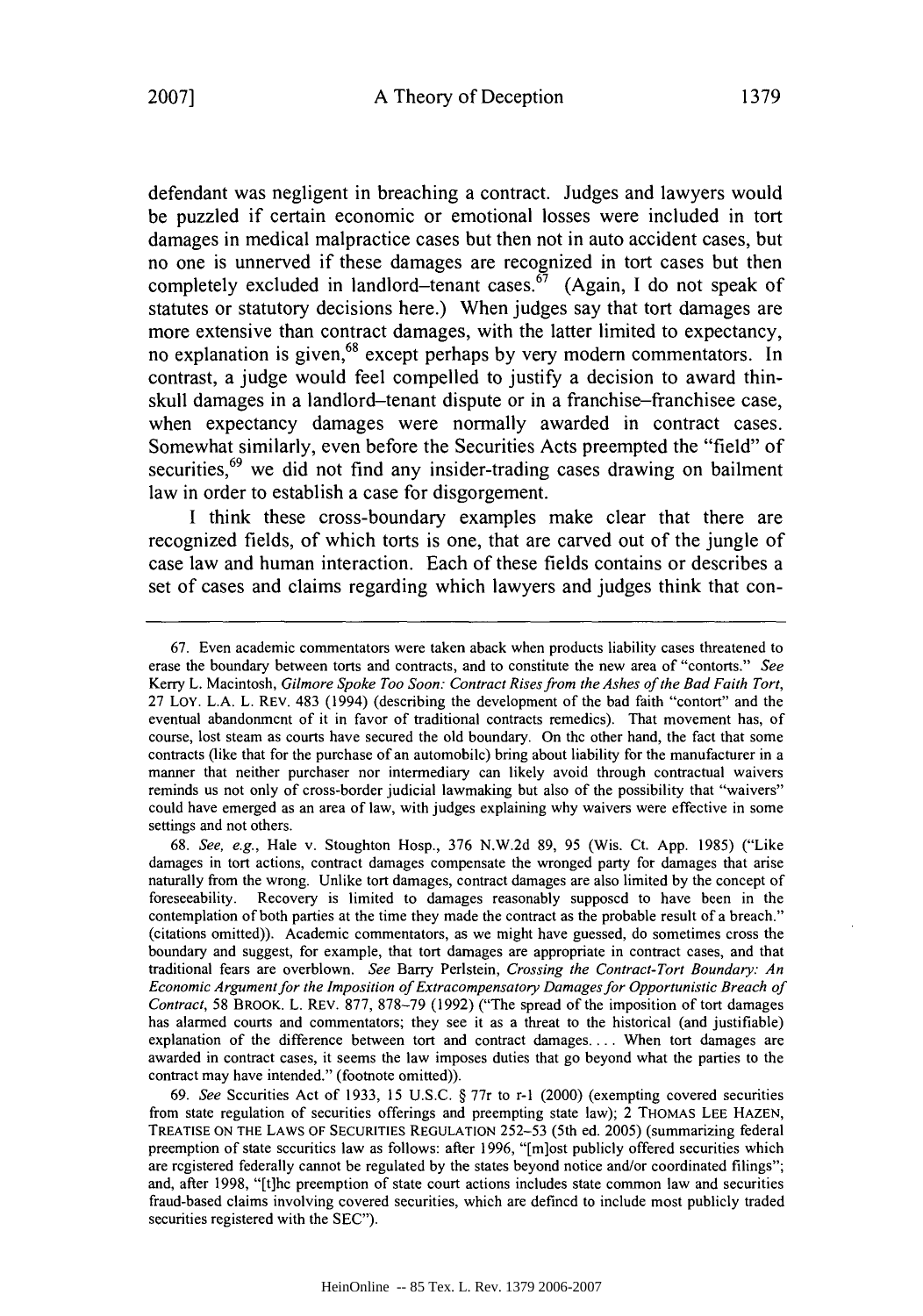sistency is to be expected, or at least inconsistencies explained. One can therefore cite one tort case in deciding another. The same is probably true of the subfield of negligence standards in tort law. Patent law is another such recognized area, and contracts another. It is, perhaps, too simple to say that academics try to be broad<sup>70</sup> and judges narrow, but if we think of the terms as relative, there is some descriptive value to the comparison.

Whether or not we regard judges as narrow, it is plain that deception by an employer who seeks to encourage some self-assessment and voluntary retirement, as in the  $3M$  case,<sup>71</sup> is not thought of as in the same area of law as that occupied by deception on the part of an investigative reporter, nor is it in the same box as deception by police who seek a confession from one suspected of a crime. The *3M* case is in a separated, small box either because deception is somehow not a recognized field or because the case seems to belong to more than one recognized field. This case of employer deception will be cited in other cases of deception by an employer, or perhaps, yet more narrowly, only in those where the employer dissembles in order to encourage early retirements. And so minimalism is not really a fixed thing, and precedent is not quite what it seems either. When the subject matter is narrowed because of the absence of a conventionally defined field, judges will naturally seem more minimalist, as they think of themselves as looking to cases involving very similar transactions, and then deciding in a way that will influence only such cases in the future. In contrast, a judge who decides, say, that recovery in a medical malpractice case should be limited to incremental damages (in other words, only those which exceed the damages that would have occurred had the defendant been non-negligent), would probably expect the decision to be used in other torts cases, and not only in medical malpractice tort cases. It is plausible that it is this very expectation of nonminimalist consequences that causes judges to shy away from innovation with regard to an incremental damage limitation.<sup>72</sup> Alternatively, a judge who sought to push forward the idea that damages be limited in this manner might labor to explain why for *this* purpose medical malpractice was unlike other torts, perhaps because evidence from mortality tables and studies of alternative medical procedures and their outcomes was especially well developed and thus suited to calculating incremental damages. In short, we need to start with the idea that there are subject areas of law and then say that within those areas judges are reasonably ambitious, or more often maximalist, attempting to make the entire area coherent but only so far as conventional wisdom or practice defines the area. I recognize that this claim-that judges are more

<sup>70.</sup> For one famous example of academic maximalism (and flattery), see Guido Calabresi, *Remarks: The Simple Virtues of The Cathedral,* 106 YALE L.J. 2201, 2203 (1997).

<sup>71.</sup> Stromberger v. 3M Co., 990 F.2d 974, 975-77 (7th Cir. 1993).

<sup>72.</sup> *See, e.g.,* John E. Calfee & Richard Craswell, *Some Effects of Uncertainty on Compliance with Legal Standards,* 70 VA. L. REv. 965, 991-92 (1984) (arguing that the second-guessing created by incremental damages as to liability would result in under-compliance in most legal regimes).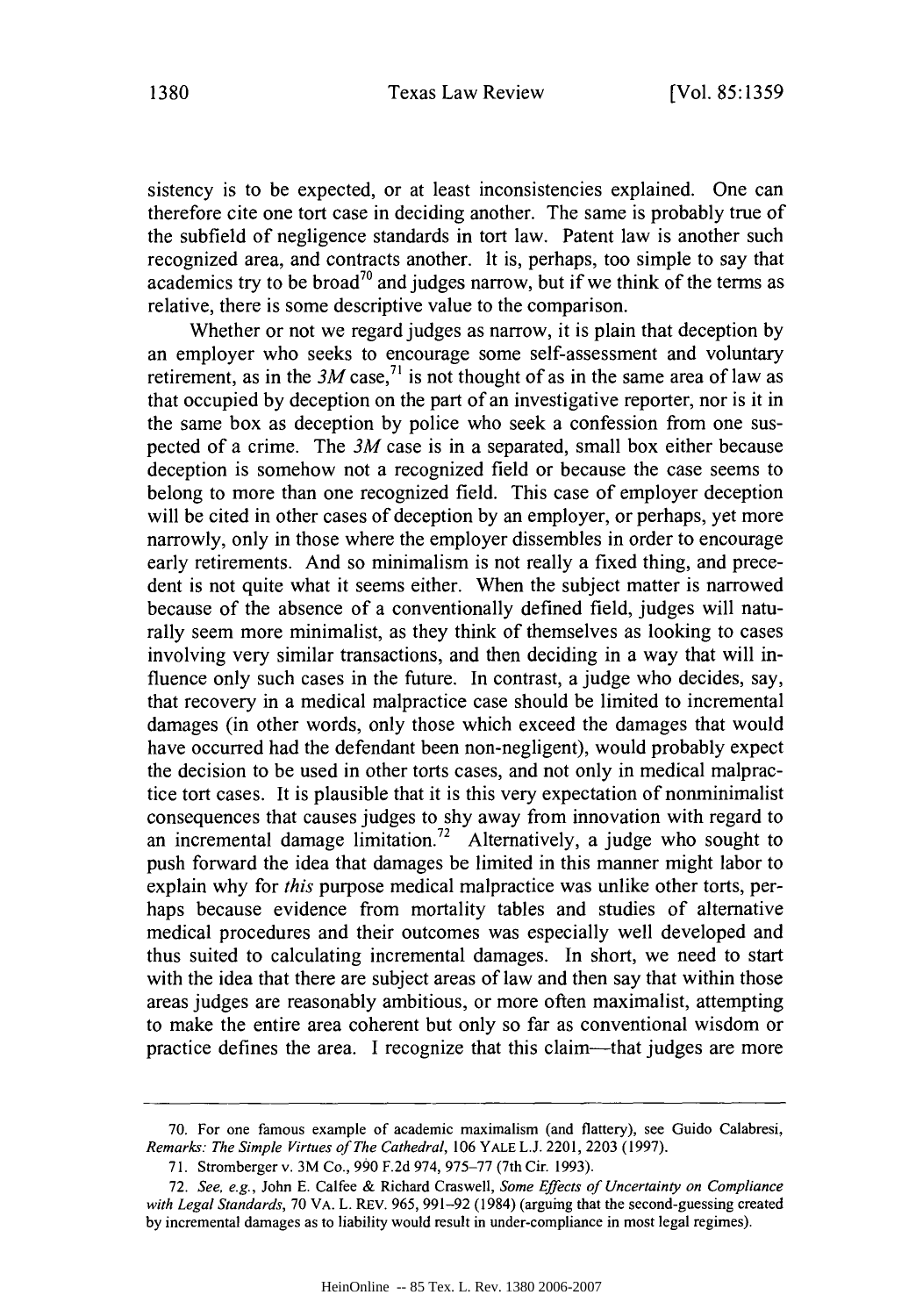ambitious within an area or sub-area of law than they are across the boundaries that define these areas—leaves too much to the definition of sub-area (like negligence) or area (such as torts), but I mean only to describe degrees of minimalism. In deciding cases involving incremental damages, for In deciding cases involving incremental damages, for instance, judges will surely connect medical malpractice cases more closely than they will negligence cases and much more closely than they will tort cases at large. And we would think it positively startling if in deciding such a medical malpractice case a judge drew on the calculation of damages in a trade secrets or admiralty case.

Judicial ambitions aside, real consequences flow from legal groupings. The idea advanced here suggests something of a collision between consistency and minimalism. In the case of deception, I have suggested that even though judges do not think of this as an area of law, the cases, though found in disparate recognized areas, can be rationalized with a single theory, in this case the cost-benefit or hypothetical bargain theory. At the margins, the law might have developed differently had judges signaled their openness to thinking of the deception cases as a group. But in other potential areas there is likely more of a cost, if that is the right word, to the groupings. For example, I have suggested in passing that we do not think of waivers as a single area of law; if we did, we could imagine that cases involving waivers would be more consistent, as judges would have developed doctrinal rules and distinctions with this grouping in mind. Waiver cases might well have been as useful a grouping as trespass. In sum, **I** am suggesting that law avoids purely arbitrary groupings, like redheaded defendants, in favor of more useful groupings, like contracts or trespass. These groupings become more useful as judges work within them to make cases delineated in this manner yet more consistent.

Where do these well worn groupings, subject areas, or flower beds, come from? In some part, I think, from law schools. We teach courses called torts and contracts, and so lawyers come to believe that within each of those domains there should be consistency. We do not teach waivers as a subject, and we come therefore to accept, or not to see, the mystery of the uneven treatment afforded to waivers in contracts (itself a useful but hardly inevitable grouping) as well as in constitutional matters. We do not teach laches, so no one seems surprised to discover that the doctrine of laches seems to survive the appearance of statutes of limitations in patent law but not in tort law. And we do not teach a course in, or write books devoted to, deception, and that goes a long way toward explaining the fact that deceptions by the police, by undercover reporters, by customers, and by employers are treated almost as four distinct topics in law. I have suggested that these cases involving deception can be connected with a single theory, but I do not claim that this is so for other suggested groupings, and I recognize that some readers might resist the theory sketched earlier. Restitution, or perhaps Remedies, may occupy something of a middle ground, as law schools and judges sometimes treat this as an area of law, and certainly more so when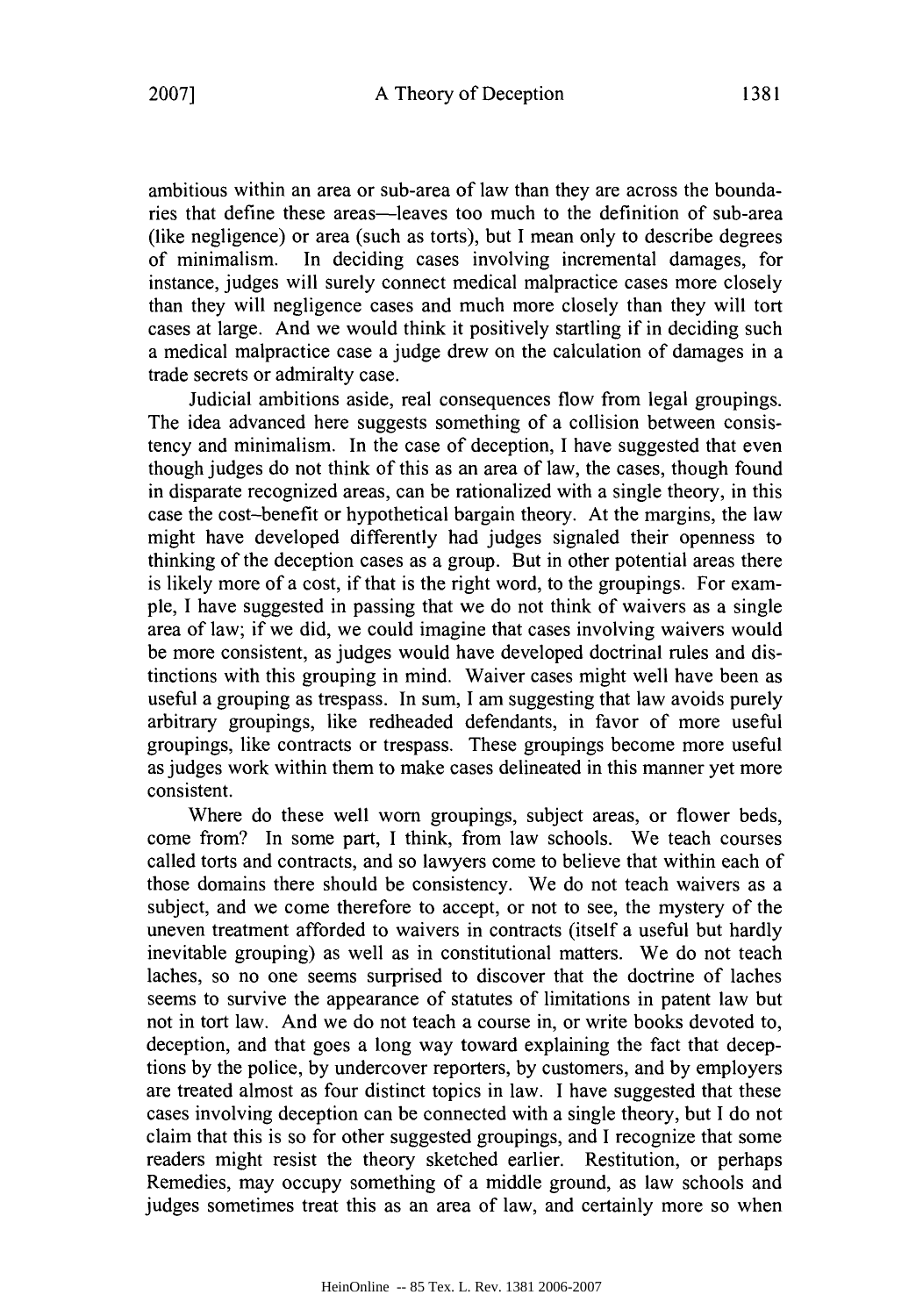thinking in comparative law terms. On average, we should expect cases involving restitution claims to be less consistent than those concerned with damages in tort (a regularly recognized flower bed), and more consistent than those with deception as a common element. To the extent that this has come about because academics have perceived that cases with restitution as a common denominator can be linked with some theory of that remedy's purpose or impact, we can also see that deception and waivers may one day be treated as areas of law. In the case of deception we have something of a headstart, because, as we have seen, deception is much more than a mere common denominator. It may already be a useful grouping, though not one that judges massage. But it is surely more like restitution and less like "defendants named Smith." If it comes to be recognized, then judges can be expected to be more ambitious in searching for ways to connect, or at least not be inconsistent with, cases with a deception component in common. Over time, it appears, academics in maximalist fashion define new flower beds, and occasionally judges, aided by academic specialists and their writings, further this process by working ambitiously within the boundaries of the newly defined area.

#### IV. Conclusion

It would be unlikely that the theory of deception sketched here could smoothly incorporate all, or nearly all, the known cases in which deception plays some role. But it does appear that this weak-efficiency sort of theory does gather in a number of cases not previously connected and not intentionally made consistent with one another. The judicial disinclination to connect these cases is especially interesting because deception is more than a common denominator that could easily have gone unnoticed. Deception is like self-defense, an element found in many cases and familiar to us as humans with moral aspirations. The easy thing to say about the judicial conventions that bring about these decisions and overlook the moral and economic connections is that they reflect minimalism, or case-by-case decisionmaking, of an unambitious and untheoretical sort. Such minimalism is driven by the fact that the deception cases (or at least those explored here) were "found" in areas of law already defined by earlier judges. The common law process is as much about inherited conventional categories as it is about minimalism. When encountering these deception cases within defined areas of law, judges treated the deception element as nothing more than a common characteristic. Judges labor to bring about consistency within a defined area, but common characteristics across these areas are easily overlooked. As a result, academic law affects law at least as much by grouping cases together as by arguing for particular results. In this manner, new areas of law are createdand then within those areas lawyers and judges do feel encouraged to be less than minimalist, as everything within the newly defined area is in play.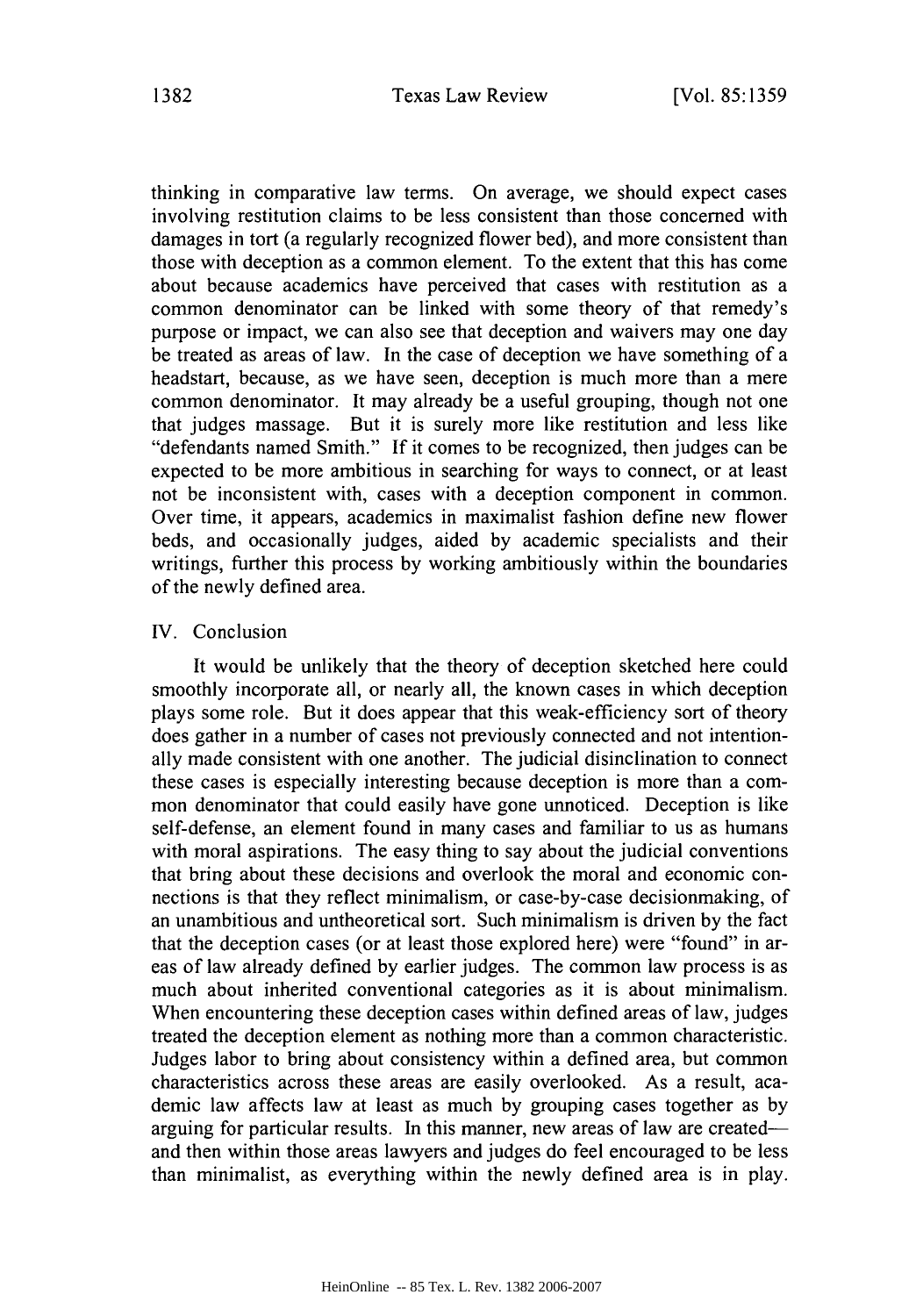Privacy is perhaps the best known example of such an area that is said to have emerged from a law review article.<sup> $73$ </sup> Deception's future may be like privacy's past. That area, or collection of cases, emerged and evolved, so that one can now cite a right of privacy in one area in order to gain purchase in another.<sup>74</sup> In this manner, there may be a developing law of collective action problems, as there may be for deception or windfalls. The common law is a reasonable name for this process, so long as we understand that the phrase refers to the importance of subject-matter boundaries and to the fact that it is through concerted attention to common denominators that these boundaries, and thus the scope of precedent and theory, expand.

<sup>73.</sup> *See* Samuel W. Warren & Louis D. Brandeis, *The Right to Privacy,* 4 HARV. L. REv. 193 (1890) (articulating a right to privacy based on extant common law); *see also* W. PAGE KEETON ET AL., PROSSER AND KEETON ON THE LAW OF TORTS § 117, at 849 (5th ed. 1984) ("The recognition and development of the so-called 'right of privacy,' is perhaps the outstanding illustration of the influence of legal periodicals upon the courts. Prior to the year 1890, no English or American court ever had granted relief expressly based upon the invasion of such a right.").

<sup>74.</sup> *See, e.g.,* Lawrence v. Texas, 539 U.S. 558, 564-65 (2003) (extending married couples' right to privacy, upheld in *Griswold v. Connecticut,* 381 U.S. 479 (1965), to homosexual sodomy); Eisenstadt v. Baird, 405 U.S. 438, 443-46 (1972) (using *Griswold's* privacy rationale to invalidate a law banning the distribution of contraceptives to unmarried persons).